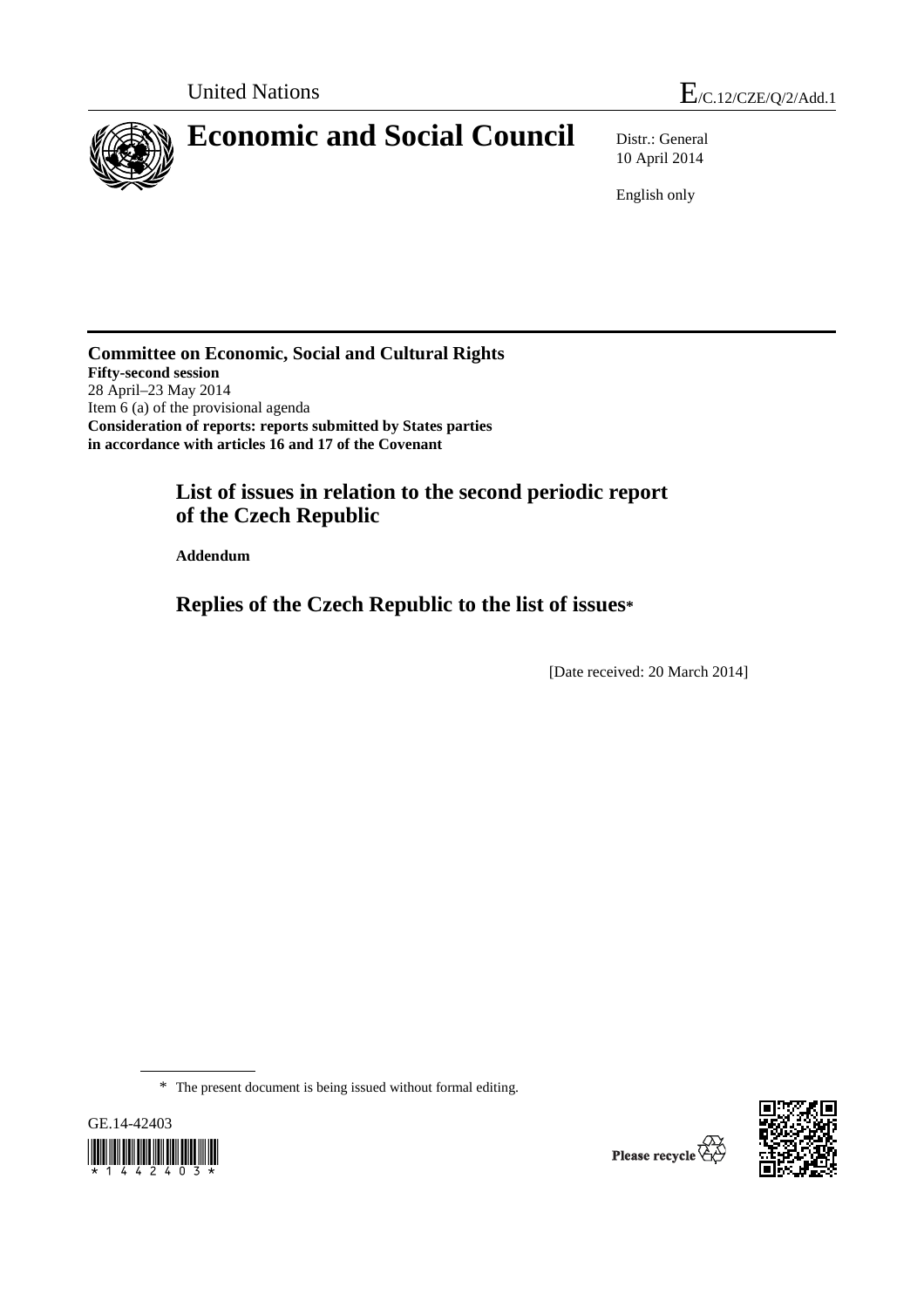## Contents

|    |                                                                                        | Paragraphs  | Page |
|----|----------------------------------------------------------------------------------------|-------------|------|
| I. |                                                                                        | $1 - 9$     | 3    |
| П. | Issues relating to the general provisions of the Covenant (arts. 1–5)                  | $10 - 42$   | 5    |
|    |                                                                                        | $10 - 34$   | 5    |
|    |                                                                                        | $35 - 42$   | 11   |
| Ш. | Issues relating to the specific provisions of the Covenant (arts. $6-15$ ) ( $q9-23$ ) | $43 - 113$  | 14   |
|    |                                                                                        | $43 - 58$   | 14   |
|    |                                                                                        | $59 - 62$   | 17   |
|    |                                                                                        | 63          | 18   |
|    |                                                                                        | $64 - 78$   | 19   |
|    |                                                                                        | 79–90       | 22   |
|    |                                                                                        | $91 - 100$  | 25   |
|    |                                                                                        | $101 - 108$ | 28   |
|    |                                                                                        | $109 - 113$ | 30   |
|    | Annexes**                                                                              |             |      |
|    |                                                                                        |             | 32   |

\*\* Annexes can be consulted in the files of the secretariat.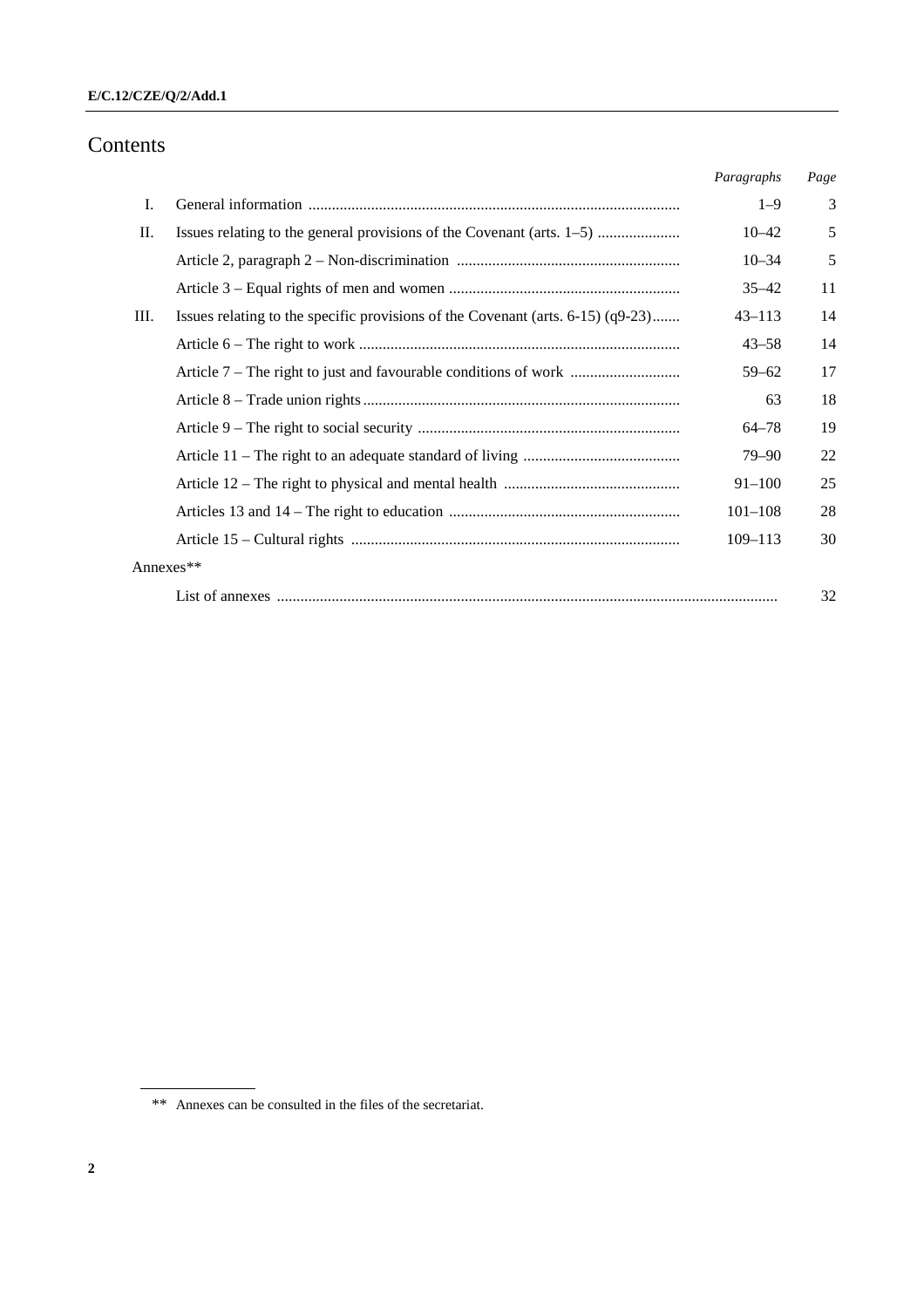## **The Czech Republic's answers to the questions in the list of issues related to the second periodic report under the International Covenant on Economic, Social and Cultural Rights**

## **I. General information**

#### **Answer to question 1**

1. Being a ratified international treaty, the International Covenant on Economic, Social and Cultural Rights is a part of the legal order and has precedence over national law. According to the Constitution, the Courts are bound in their decision making by these international treaties including the Covenant. In specific cases the Constitutional Court cited the right to free primary education (Art. 13, para. 2(a) of the Covenant) in the assessment of its possible restrictions and the range of related services, the right to adequate standard of living or adequate housing (Art. 11, para. 1) when assessing the regulation of rents for flats or the character of dignified housing, the right to work (Art. 6, para. 1) when assessing the precedence of employment relationships over commercial law relationship, the right to strike (Art. 8, para. 1 (d)) when assessing the restriction of this right, the right to enjoyment of the highest attainable standard of physical and mental health (Art. 12, para. 1) when assessing the obligatory membership of doctors in the Czech Medical Chamber as specialist self-government body supervising among others also the quality of provided medical services or the right to fair pay for work  $(Art. 7 (a))$  when assessing the compulsory public service for job applicants receiving related benefits.

2. When dealing with issues related to economic, social and cultural rights the Constitutional Court observes relevant provisions of the Charter of Fundamental Rights and Basic Freedoms (hereinafter only as the "Charter"), which is a part of the constitutional order and its Head IV regulates economic, social and cultural rights more or less identically to the Covenant. In the past years the Constitutional Court focused intensively on e.g. the issue of employee protection and the restriction of the employers' rights in labour law including the role of trade unions, sick benefits at the start of illness, healthcare payments, adequate pensions in relations to past incomes or the division of healthcare into standard and above-standard. Rich judicature also exists regarding the issue of the right of the child to upbringing in a family environment and relations with both parents.

3. The Supreme Administrative Court also e.g. cited the right to adequate standard of living or adequate housing (Art. 11, para. 1) when assessing the legality of tax concessions for some flat transfers or the general principles of solidarity and development and upholding of the rights of a human being free from fear and want pursuant to the Covenant's Preamble.

4. The Supreme Court also focused on the right to adequate standard of living or adequate housing (Art. 11, para. 1) when assessing the regulation of rents of flats and the right to education as well as the issue of discrimination in access to education. The decisions of lesser courts are not centrally monitored; nevertheless they are also bound by the Covenant and the Charter and other international treaties and must respect them in their decision-making. The Covenant and the Charter are also often used for argumentation by parties in court proceedings.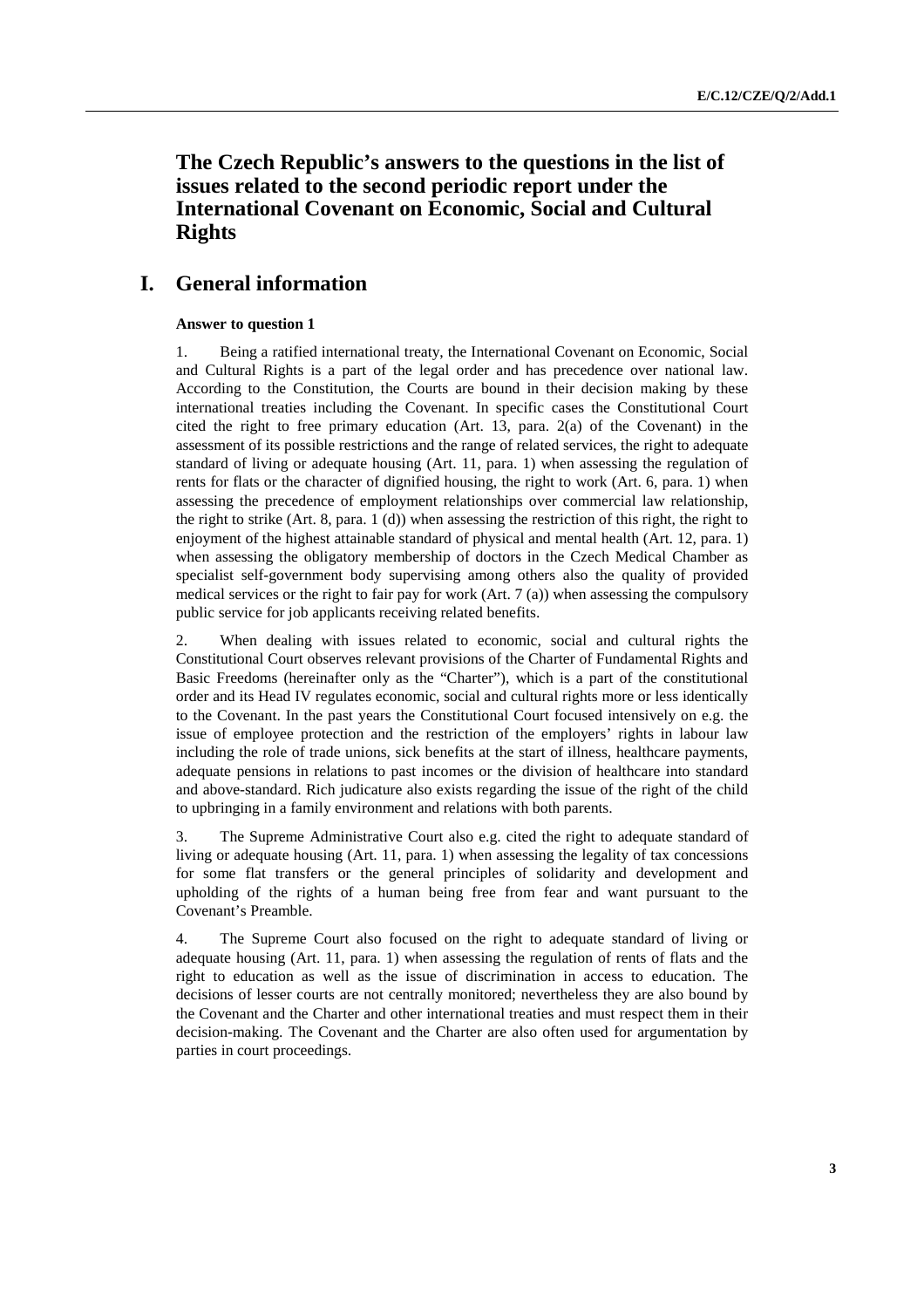#### **Answer to question 2**

5. The main independent institution for the protection and promotion of human rights is the Ombudsperson, who fulfils the majority of the Paris Principles within his or her work. The authority of the Ombudsperson is regulated by a special law. His or her main goal is to check that the public administration works in accordance to the principles of good governance. The Ombudsperson cannot directly interfere with the actions of the administrative bodies or annul or change their decisions and does not have a quasi-judicial authority. However, he or she can perform independent investigations and give recommendations to rectify the mistakes and shortcomings. The authorities have an obligation to cooperate with the Ombudsperson, to fulfil his or her recommendations and to inform him or her about their correcting measures. If that is not the case the Ombudsperson informs the superior bodies, the government or the public via press releases and the publishing of his or her findings. He or she also supervises places for people with restricted personal liberty pursuant to the OP-CAT. Another role of the Ombudsperson is also to combat discrimination and monitor the expulsion of foreigners regarding the protection of their rights.

6. The Ombudsperson is elected for a 5-year period by the Chamber of Deputies, to which he or she is responsible. He or she is independent on any other body and has his or her own office, which is financially independent, operates permanently and fulfils his or her legal tasks. He or she also regularly informs the Chamber of Deputies about his or her activities in quarterly and annual reports as well as in cases where the situation has not been remedied. The Ombudsperson also publishes all this and other information about his or her activities on his or her website.

7. Based on his or her activities the Ombudsperson may also formulate recommendations regarding changes in law, government policies or administrative procedures, which may subsequently be presented to the government and the Chamber of Deputies. The Ombudsperson also often analyses draft government policies and legislative measures during their preparation and comments them regarding the protection of human rights. The Ombudsperson also cooperates with academic institutions and NGOs, conducts research and organizes expert conferences regarding the issues he or she is dealing with and publishes expert opinions and handbooks, which are also available on his or her website.

8. In the activities within his or her legal authority the Ombudsperson also focuses on economic, social and cultural rights. Within the supervision of the state administration he or she primarily focuses on administrative proceedings related to access to economic, social and cultural rights, i.e. e.g. policy of employment, inspection of working conditions, social security and welfare, social and legal protection of children, investigation of complaints within healthcare, provision of education etc., where he or she oversees that these proceedings are carried out in compliance with the law and the principles of good governance and that they contribute as much as possible to the fulfilment of the rights of the affected persons.

9. In his or her function as a controlling mechanism pursuant to the OP-CAT he or she contributes, mainly via recommendations to ensure dignified conditions in facilities for people with restricted personal liberty, to the fulfilment of the right to adequate standard of living and the right to enjoyment of the highest attainable standard of physical and mental health. Within his or her anti-discriminatory authority he or she deals with discrimination in access to economic, social and cultural rights, specifically regarding the right to employment and access to employment or self-employment, including remuneration, social security and social benefits, healthcare, education and the provision of goods and services, including housing, if they are offered to the public, which includes the access to cultural and scientific goods and services. Within the supervision of expulsions of foreigners the Ombudsperson monitors material conditions and thus the social rights of foreigners,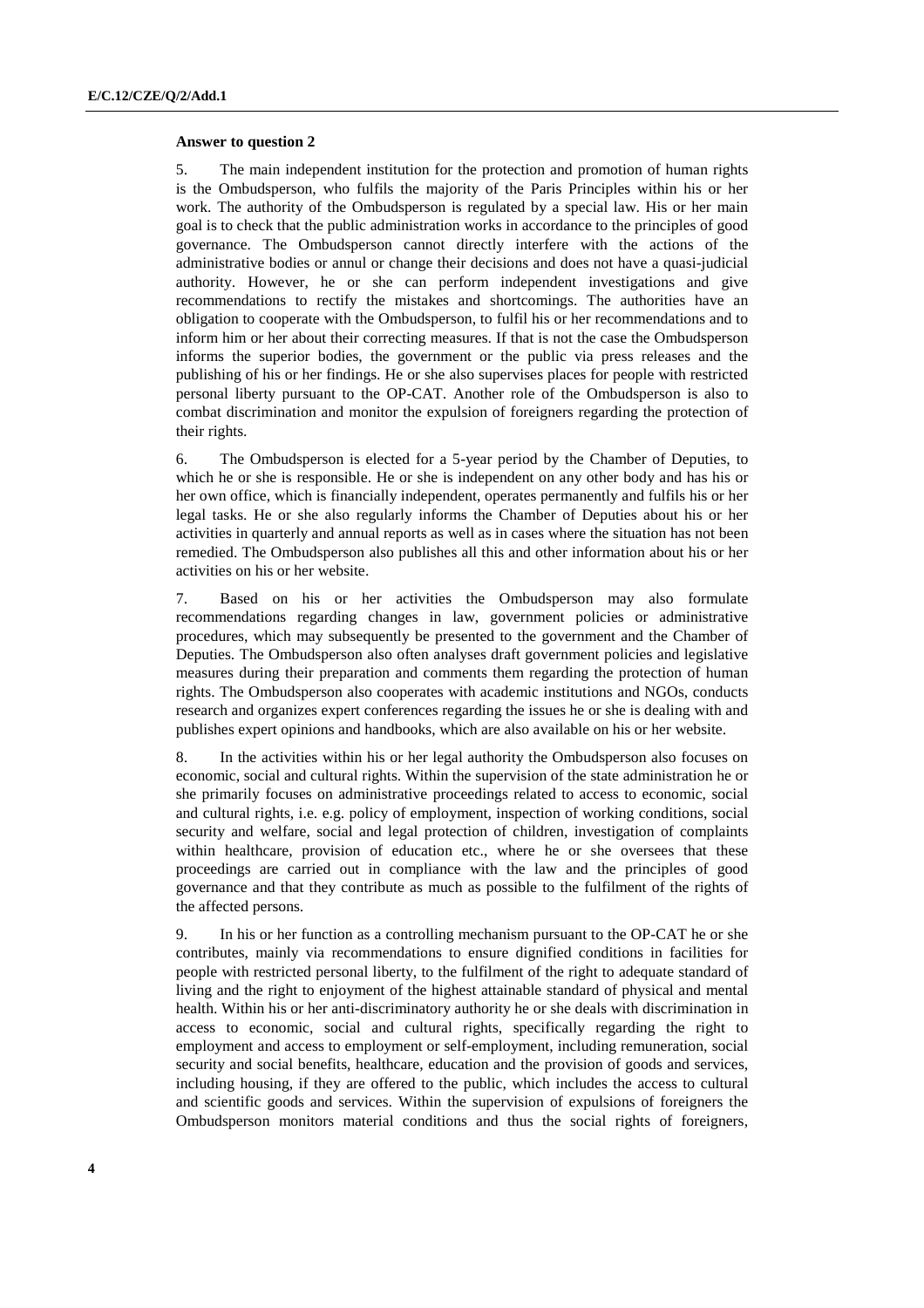primarily again the right to adequate standard of living and the right to enjoyment of the highest attainable standard of physical and mental health. The Ombudsperson then may reflect his or her findings regarding these issues in his or her recommendation and initiate changes in law or administrative procedures so as to improve the protection of economic, social and cultural rights. Statistical data can be found in Annex 1. The economic, social and cultural rights are also the focus of activities of other bodies mentioned in the report, such as e.g. the Committee on Economic, Social and Cultural Rights of the Government Council for Human Rights.

## **II. Issues relating to the general provisions of the Covenant (arts. 1–5)**

## **Article 2, paragraph 2 – Non-discrimination**

#### **Answer to question 3**

10. The supervisory activities in the employment sector, i.e. including the violation of the prohibition of discrimination and unequal treatment by individual employers have been transferred from the labour offices to the National Labour Inspection Office and regional labour inspection offices on 1 January 2012. The supervisory activity is performed according to a set schedule of checks as well as based on written petitions. The results of the conducted inspections showed that the employers most often violated the principles of equal treatment in remuneration, where they did not provide equal pay to all employees for identical work or work of similar value. The National Labour Inspection Office does not have information about the reasons of the frequency of written petitions. Apart from the inspection office the victim of discrimination in labour law or other relationships according to the Antidiscrimination Act may turn to the court with an action to cease antidiscriminatory behaviour and to remove its effects and to receive adequate satisfaction including monetary compensation for non-pecuniary damage. The Ombudsperson provides methodological aid to discrimination victims when submitting requests to start discrimination proceedings. The National Labour Inspection Office cooperates with the Ombudsperson's office in matters of discrimination and they share knowledge and experience.

11. Discrimination in social security, social aid and access to education, which are provided by the public authorities, is handled within administrative proceedings, where the principle of equal treatment applies and each petitioner has the right to equal treatment and the observance of legal procedures. In case of violation of this prohibition the petitioner has the right to appeal or to file an administrative action with the court. The proceedings are held by appropriate bodies such as labour inspectorates, the Ministry of Labour and Social Affairs, regional authorities dealing with healthcare and education, the Ministry of Education, Youth and Sports or the Czech School Inspectorate. As for trade union rights, access to housing, goods or services, healthcare or scientific or cultural goods, these are private law activities performed by private entities and in case of discrimination regarding the access to them it is possible to file a civil action with the court as described above. Specific data is available in Annex 2.

### **Answer to question 4**

12. The Czech law considers racist propaganda and racially motivated attacks as crimes. The new Criminal Code from 2009 enables to punish racially motivated crimes against national or ethnic minorities. These are attacks against a group of citizens or an individual, dangerous threats, stalking, defamation of a nation, race, ethnic or other group of people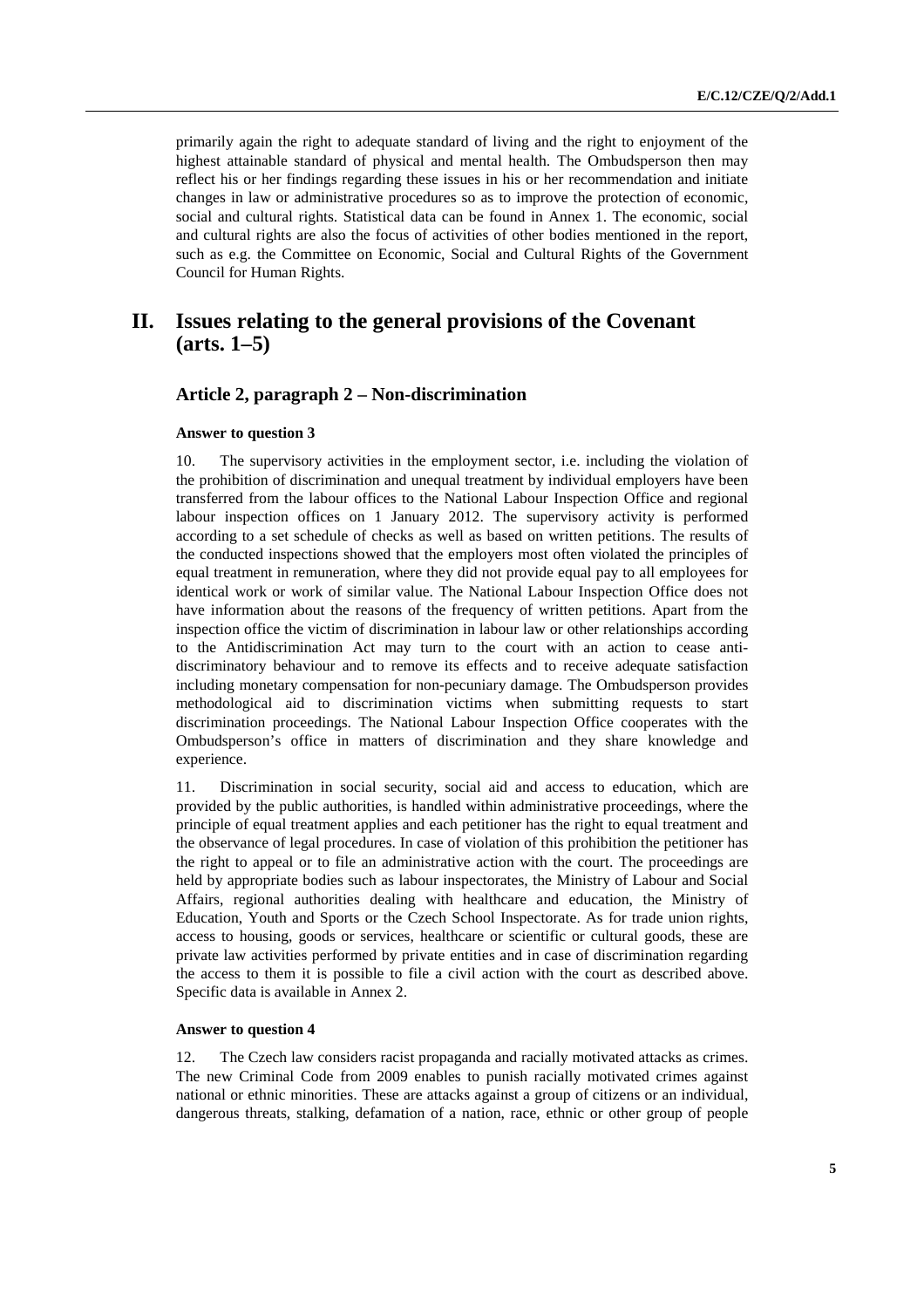and inciting hatred against a group of people or restrictions of their rights and freedoms. The most severe crimes against national, ethnic, religious or other groups are punished as crimes against humanity such as genocide, apartheid and discrimination of a group of people, persecution of inhabitants, inciting, supporting and propagating movements whose goal is to repress the rights and freedoms of people and sympathising with such movements. For many crimes the racial motive is considered to be a qualified element of the crime with increases mandatory sentences. Apart from crimes directly aimed at the punishment of racial attacks the racial motive is considered to be an aggravating circumstance by all other crimes and results in harsher sentences. This means that any crime committed based on racial or similar motives will result in a harsher punishment by the court to express its extraordinary despicability. The due investigation of all circumstances of racially motivated crimes is also important. In cases of crimes based on racial, national, religious or other hate, the state prosecutors have to exercise increased caution to observe that all actions necessary to ascertain the motive of the perpetrator are taken even if this motive is not an element of the crime.

13. The Czech Police cooperates with the Ministry of Interior and intelligence services in combatting racially motivated crime. The experts from the Unit for Uncovering Organized Crime conducted a series of actions against the top representatives of the extremist scene, which led to its significant paralysation. In 2012 there were a total of 52 registered racially motivated crimes against the Roma. This represents a drop from 2011, when 69 crimes were registered. These crimes represent a 30.1% share in the total number of crimes with extremist undertones. They are usually crimes of sympathising with movements whose goal is to repress the rights and freedoms of people, defamation of a nation, race, ethnic or other groups of people and violence against an individual or a group. More detailed information is available in Annex 3. To prevent the infiltration of security corps by extremists the regional police directorates perform screening of applicants for membership in the Fire Departments, Czech Army and Czech Police. The Prison Service and the Customs Administration have individual measures to prevent infiltration by extremists.

14. Apart from the criminal punishment of individual cases the government annually prepares a Strategy of Combatting Extremism and presents the annual report on its fulfilment to the Parliament. The report informs about the development of the extremist scene in the given year and the Strategy contains measures for the following year. The Strategy does not contain only repressive measures, but primarily preventive measures to prevent the birth and spread of extremism including activities aimed at children and the youth. In recent years due to the fulfilment of the Strategy the infiltration of security corps by extremists has been prevented and the number of extremist concerts and demonstrations has been severely restricted.

15. The Strategy of Crime Prevention 2012-2015 also focuses on the elimination of racially, nationally and religiously motivated crimes. The goal of this strategy, apart from the prevention of racism and xenophobia, is to support the coexistence of the majority society with ethnic minorities and thus decrease the substitute motives of extremist attitudes and demonstrations. Among the measures in the Strategy is e.g. the Programme of Prevention of Crime and Extremism – Dawn", which supports the positions of crime prevention assistants within the municipal police and the positions of liaison officers for minorities within the Czech Police. The assistants are selected from inhabitants of socially excluded localities (often among the Roma) and after their training they participate in increasing the standard of security and upholding of public order. The Ministry of Interior also offers consultations and aid to the municipalities regarding crime prevention or in dealing with conflicts or the services of police liaison officers for minorities.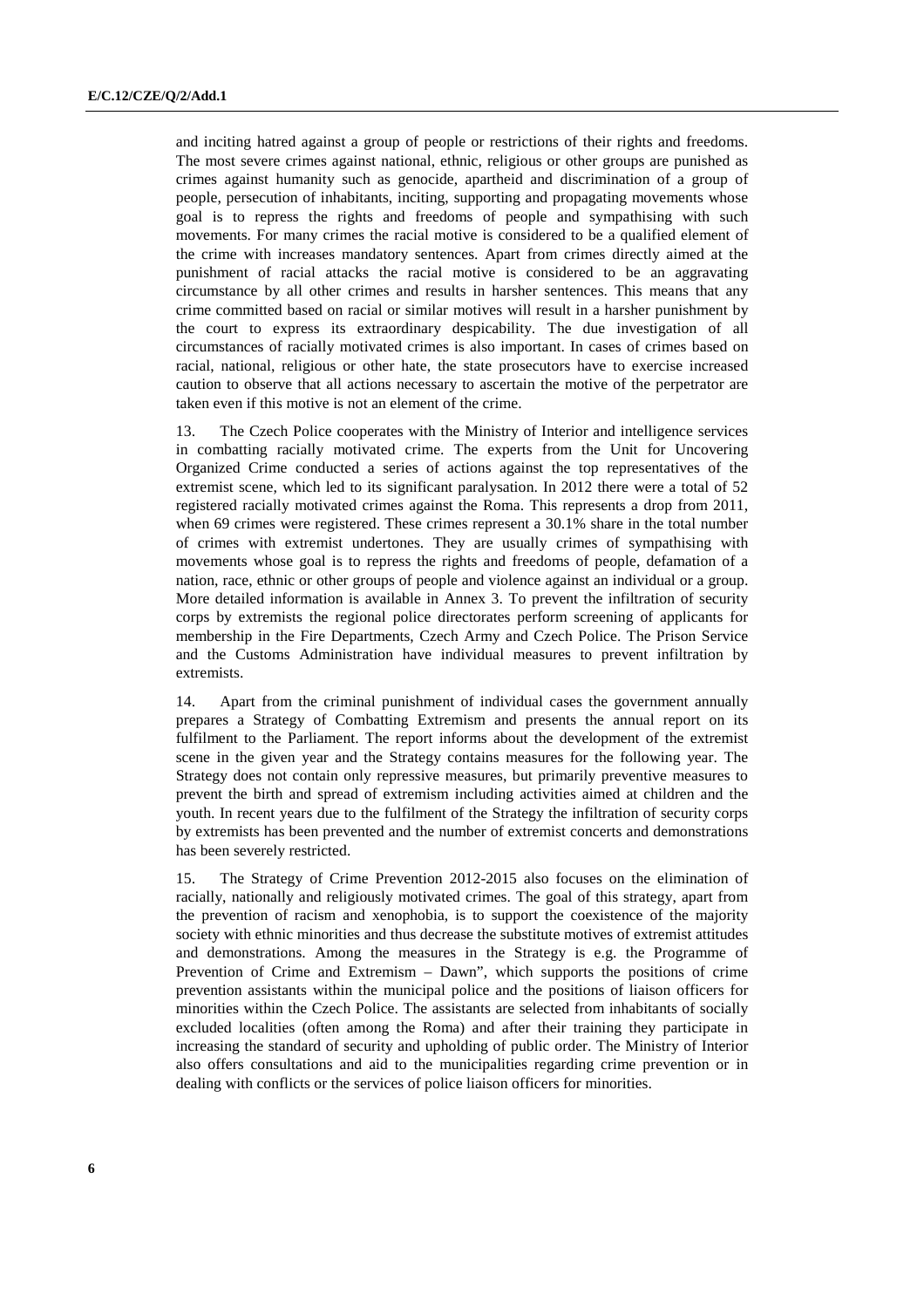16. Within the methodological activities expert opinions, expert assessments and decisions related to extremism have been gathered for the use of the Police. The Ministry of Interior prepared two materials aimed at perpetrators of extremist crimes. The first was the "Analysis of Available Court Decisions concerning Perpetrators of Extremist, Racially Motivated and Xenophobic Violent Crimes", which gathered information regarding racially motivated crimes, their perpetrators, victims and imposed punishments. This analysis was followed by the "Qualitative Description of the Psychology of the Perpetrator of Extremist, Racially Motivated and Xenophobic Crimes", the goal of which was to enrich the statistical data with a qualitative description of the personality of the perpetrator of extremist, racially motivated and xenophobic crimes. Recommendations on how to better understand the extremist, racially motivated and xenophobic criminal activity were included in the conclusions of both documents.

17. Part of the prevention is also to denounce any racially or otherwise extremist motivated violence or its incitement by anybody. Within the government this agenda falls primarily to the Government Commissioner for Human Rights as the main person entrusted to deal with the issues of human rights including the rights of the Roma and other ethnic minorities. The Commissioner in her public appearances and press releases has always condemned any verbal or physical manifestations of racism and intolerance and encourages the state authorities to act harshly against their perpetrators. She also reminds that violence and hatred never lead to solution of problems and instead to their deepening. This tradition will now be continued by the Minister for Human Rights.

#### **Answer to question 5**

18. In 2006, in the mentioned GAC analysis "Analysis of Socially Excluded Roma Localities and the Absorption Capacity of Subjects Active in this Area " 330 socially excluded Roma localities were identified in 164 municipalities. The estimated number of inhabitants of these localities is  $80 - 100\,000$  with a significant share of those being Roma. According to qualified estimates the number of localities in the Czech Republic increased as well as the number of their inhabitants and the estimated number of localities in the Czech Republic is now as high as 400. New analysis of the socially excluded localities will be prepared in early 2014.

19. To solve social inclusion at the local and central level, the Agency of Social Inclusion has been established in 2008. Its goal was to improve the lives of inhabitants of socially excluded Roma localities, prevent the spread of the localities and contribute to the full integration of their inhabitants into society and ensure equal access of all persons to education, housing, healthcare, employment, social services and security. In 2010-2012 the Agency executed a project aimed at the support of social inclusion in selected Roma localities, where it provided expert counselling, helped the municipalities with social inclusion and spread examples of good practice. The municipalities could cooperate with the Agency in local partnerships together with NGOs, authorities, schools, the Czech Police and other subjects on projects of municipal development and integration of inhabitants and with its help apply for funding. Within this project the Agency operated in 33 localities and prepared 25 local strategies of social integration. Based on its operation the Agency prepared the Strategy of Combatting Social Exclusion 2011–2015, which contains measures regarding the social inclusion of the Roma. In 2012 the government extended the Agency's operation until the end of 2015. In 2013-2015 the Agency realizes a follow-up project on the previous project where other municipalities were invited to cooperate. At present the Agency cooperates with 17 new municipalities. More detailed information on this topic is also included in the answer to question 15.

20. The monitoring of progress in the integration of Roma is dependent on the gathering of data on the impacts of individual policies. Gathering information about the number of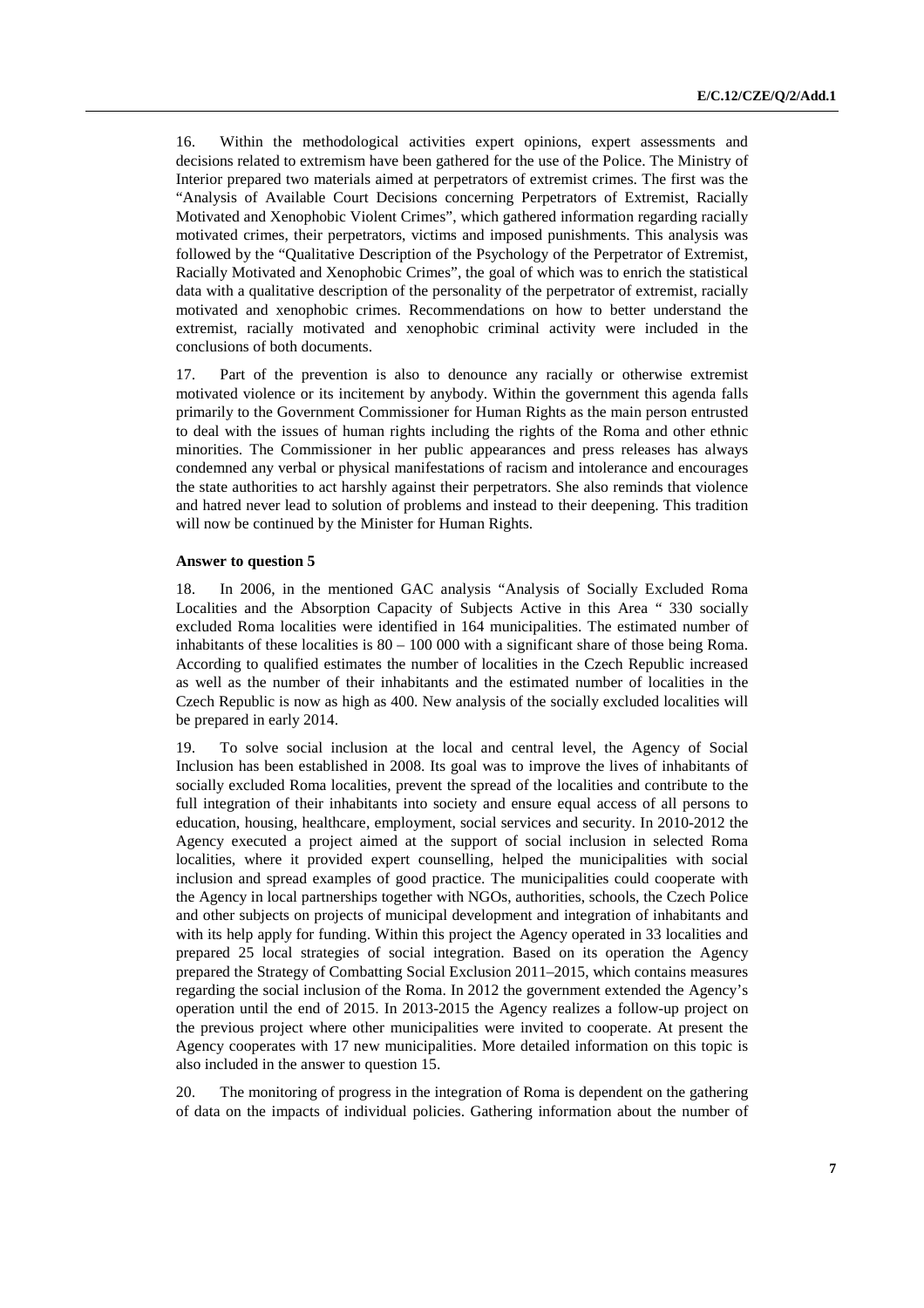Roma is possible either via their explicit acknowledgment of their nationality or via a nonpersonalized survey, where the nationality is inquired without identifying the specific person and is assigned by other persons based on external characteristics regardless of the opinion of the person itself. This may lead to differences between subjective and objective perception of the ethnic origin. Both methodologies may be combined. The first method is performed primarily via census, where the Czech Republic inhabitants have the option to freely claim allegiance to a certain nationality. The second method is used in surveys, where experts present qualified estimates of the persons' nationality. These surveys will be conducted more systematically in the future within the support of applied social sciences research, where the impacts of state supported projects on the situation of socially excluded Roma will be monitored and the results will be made available to state authorities for further use within the Roma integration. The data on selected areas are included in Annex 4.

21. Regarding employment, the government applies measure of active employment policy (AEP) for disadvantaged job applicants towards the Roma mentioned in the answer to question 9. The Labour Office prepares in cooperation with the applicant an individual action plan, which includes the procedure, time schedule and assessment of fulfilment of steps leading to the improvement of their chances of success in the labour market. When determining the contents of the plan the applicant's qualification, health, skills and abilities are taken into account. The plan is created by the labour office each time an applicant is registered at the labour office for more than five continuous months. Individual approach to the creation and conclusion of the plan ensures that the office will respect the situation of the Roma minority and will adjust it accordingly. The Ministry of Labour and Social Affairs conducts annual questionnaire survey at the Czech Labour Office and by using qualified estimates determines the participation of Roma applicants in AEP and their success rate in the labour market. A system of transitional employment is used to support the employment rate in socially excluded localities along with the system of employing long-term unemployed people within municipal public contracts. The system of transitional employment will allow the combination of the employment policy tools, their logical continuity and care for employed applicants. The state and municipalities create positions for public service and community service and provide funding to public and private subjects to create jobs in public service and to develop social services helping the job applicants to succeed on the labour market.

22. The key factor for dealing with the unfavourable housing situation of the disadvantaged Roma is to increase the availability of housing for low-income Roma households, thorough promotion of equal access to housing and early prevention of its loss. In order to improve the housing situation of endangered groups the Czech government adopted in 2011 the Concept of Housing in the Czech Republic until 2020. The Concept sets as the main goal the preparation of a complex solution of social housing by using the institute of the housing need of persons, whose housing needs are not satisfied. The system of social benefits for housing will be analysed and complex competences of municipalities in housing matters will be implemented. The system of housing subventions will be improved so that social housing could be provided by the largest possible range of subjects.

23. Currently the social housing is not being provided centrally by the state. Only certain municipalities or NGOs and in rare cases other private subjects provide social housing on their own initiative, often with direct state subventions. Since 2003, the Ministry for Regional Development implements two programs aimed at low-income or otherwise disadvantaged households (e.g. due to health or other social reasons). Regarding the Roma this is mainly the programme "Support of the Building of Subsidised Flats" (starter and caretaker flats). Starter flats are social flats, which should be primarily rented to persons living in socially excluded Roma localities and families with endangered children living in unsatisfactory housing. Any legal entities including municipalities and natural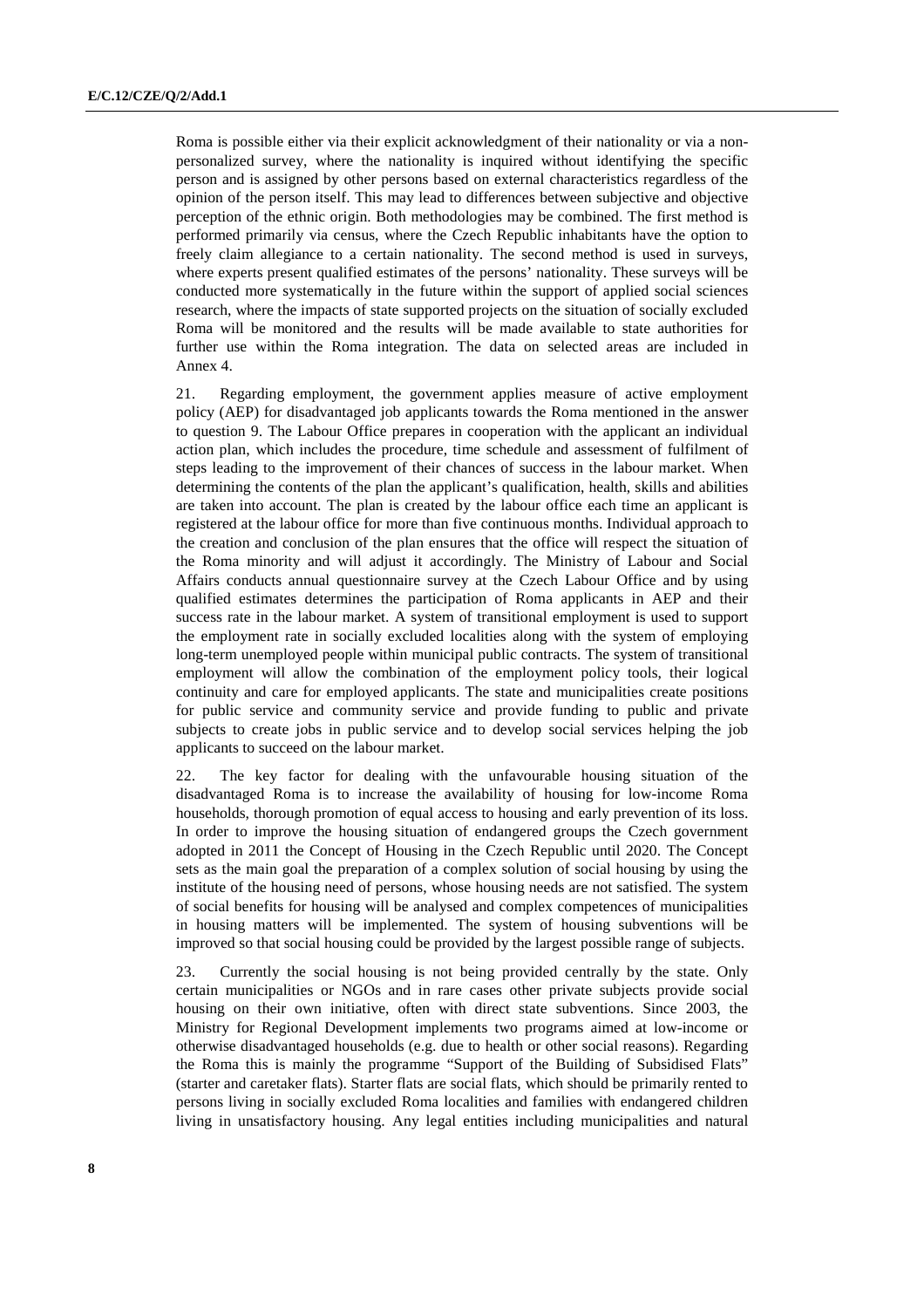persons – entrepreneurs are eligible to apply for subsidies. Unfortunately there are no precise data regarding the number of low-income Roma families living in these subsidised flats. The Ministry for Local Development provides long-term support for the activities of NGOs that provide counseling regarding housing. The state also provides welfare benefits for low-income groups to help them pay the costs of housing, which are mentioned in answers to questions 12 and 14.

24. Regarding the protection of children and families, the Czech government approved the National Strategy of Protection of the Rights of Children – the Right to Childhood in 2012. In January 2013, the amended law on the social and legal protection of children came into force, which stipulated that one of the key aspects of the operation of bodies of social and legal protection of children is not only the narrowly defined best interest of the child, but also the protection of parenthood and the family and the mutual right of the parents and children to parental education and care. In cases where the bodies of social and legal protection of children submit requests for measures, which interfere with parental responsibility to the child, they must assess in depth that the reason is not material or housing need of the family. The new Civil Code also directly prohibited imposing institutional education of children due to material or housing need.

25. The programme Health and Social Aid functions within the field programmes of the DROM Roma centre as a social service at the local level since 2006. One of the main goals of this programme is to reduce differences in the health condition caused by social conditions of the socially excluded Roma. In 2010 the Ministry of Health issued a publication Patient's Guide, which contributed to better orientation of the patients when in contact with medical services. The Minister of Health also informed relevant medical facilities, doctors and medics about the importance on following the valid legal provisions and ethical principles in healthcare and the possibilities of their further education.

26. The education of the Roma is supported in several ways. The final year of the kindergarten is free. Children from low-income families may also be absolved from all kindergarten fees. Prior to the start of the school education the disadvantaged children may attend preparatory classes at primary schools in order to gain the necessary knowledge and skills. These classes are also free. During the school education the disadvantaged children receive help from assistant teachers. Their task is to help the pupils to adjust to the school environment and to cooperate with pupils, parents and teachers in dealing with everyday problems of children with special educational needs. One of the tools that soften the financial demands of education is the programme of the Ministry of Education, Youth and Sports Support of Roma Secondary School Students, whose families have problems with education-related costs. Apart from the Roma origin of the pupils the rate of social disadvantage and social needs of the pupils are also taken into account. The programme is divided into half-terms and in each half-term the pupil may receive up to 7,000 CZK. During university studies the socially disadvantaged pupils may use the support provided to universities for the support of their studies, be it scholarships or other forms of support.

#### **Answer to question 6**

27. The National Plan of Support and Integration of Persons with Disabilities 2006-2009 was adopted in 2005 as a fourth document formulating the state policy in relation to persons with disabilities. Currently the National Plan for Creating Equal Opportunities for Persons with Disabilities 2010-2014 is being fulfilled and this year works will commence on the preparation of a new one. The plans are also being prepared in close relation to the Convention on the Rights of Persons with Disabilities and always with active participation of representatives of persons with disabilities.

28. The persons with disabilities have the right to work rehabilitation aimed at gaining and keeping suitable employment. Work rehabilitation is provided free of charge based on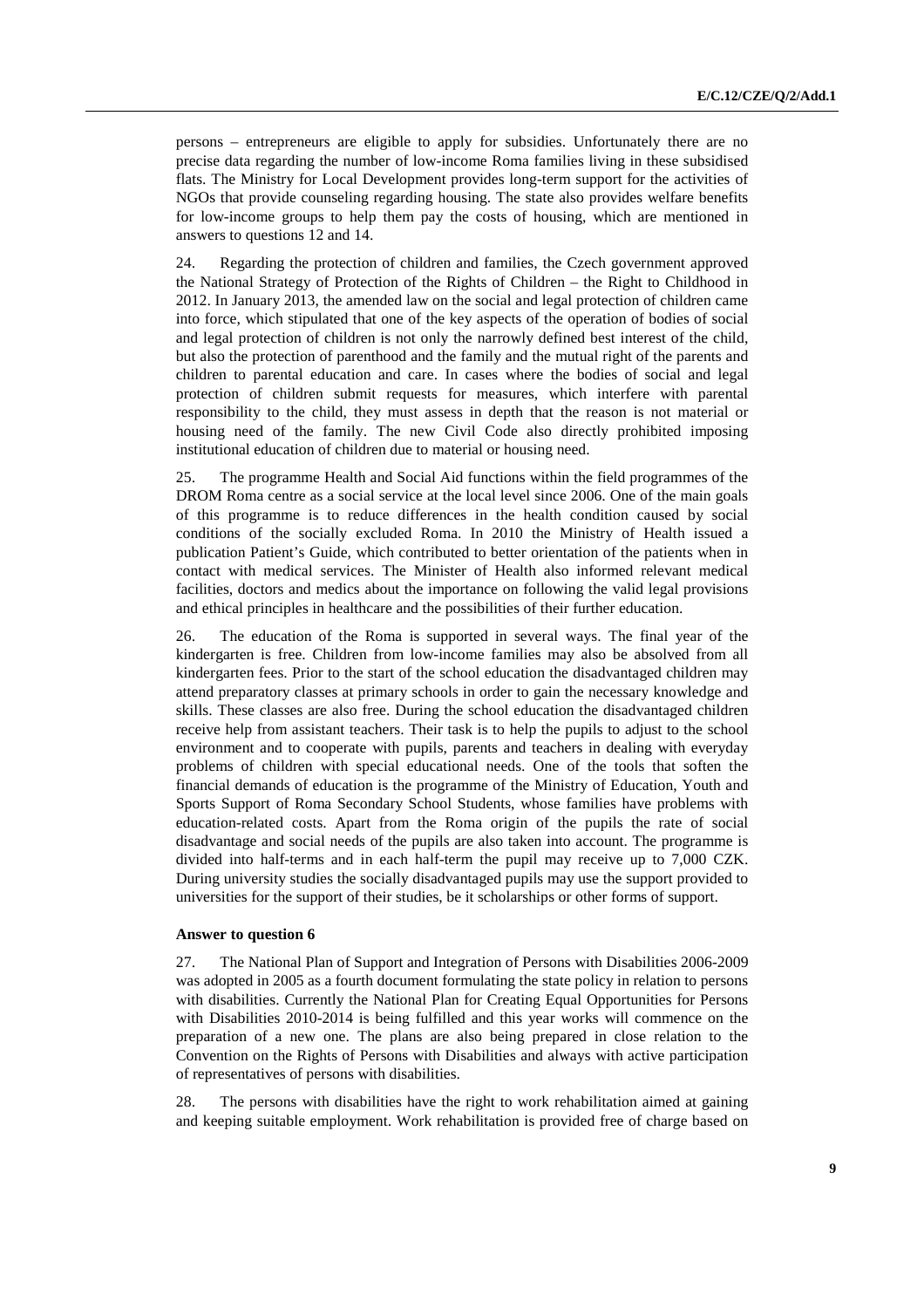individual plans and includes advise regarding the choice of employment or other gainful occupation, theoretical and practical preparation for performing and keeping this work and creation of suitable conditions at the employer or other involved subjects. The setting of individual activities in the work rehabilitation plan is made in cooperation with the person with disabilities with regard to the person's health and work capacity, education, skills and the situation in the labour market. The employer may create a protected work place to support the employment of disabled persons, where the person then works at least for the next three years, and may also receive subventions for its costs. In businesses, where more than 50% of employees are persons with disabilities, the employers receive a wage contribution up to 75% of the wage costs (up to 8,000 CZK per month) for the support of their employment. In 2012 measures were adopted to improve the efficiency of the provided support. The contribution to employment of persons with disabilities is newly provided only for protected work places created or defined by the Labour Office. The Labour Office pays increased attention to applicants with disabilities and uses AEP tools described in the answer to question 9. The Ministry of Labour and Social Affairs analyses the support system of employment of persons with disabilities. Also in 2012 the special lower minimum wage rates for persons with higher degrees of invalidity have been abolished.

29. The welfare benefits for persons with disabilities also went through a significant reform. Since 2012 there are two benefits: mobility allowance and allowance for special utilities. The mobility allowance in the amount of 400 CZK per month serves to partially cover the transportation costs of a person with disability under special conditions caused by this disability. The allowance for special utilities is designated for persons with severe disabilities for special utilities that help them manage their lives, such as adjustments of vehicles, houses or flats or the purchase of an assistance dogs, special computer or another working tool etc. The contribution can cover up to 90% of the cost of tool with the maximum amount being 400,000 CZK. The new law on welfare benefits for persons with disabilities also regulates the person's claim to a certificate of a person with disability. According to the degree of the disability the person has the right to sit on a reserved seat in the public transport, to precedence in personal dealings with authorities, to free public transport and a 75% discount for train and bus transport or free transport of an assistant or an assistance dog and other benefits according to specific laws.

30. Equal access to healthcare is ensured by the right to alternative methods of communication. According to new health laws from 2011 the patient with sensory disability or serious communication problems caused by health reasons has the right to communicate in a way that he or she finds comprehensive and through communication means of his or her own choosing, such as interpreting by another person. The patient with a sensory or physical disability has the right to be accompanied and to the presence of a specially trained dog in a medical facility. The Ministry of Health supports projects related to communication of persons with disabilities and the improved accessibility of the medical facilities for these persons.

31. In the field of education of pupils and students with disabilities emphasis is being put on equal approach and non-discrimination of these persons. The Education Act provided more detailed definitions of the conditions of their education while respecting the rights of the child with disability and its legal representatives. The current action plan is based on the improvement of inclusive education of persons with disabilities within the mainstream education. The Ministry of Education, Youth and Sports is preparing a concept for better accessibility of schools at all levels of education for children, pupils and students with disabilities, which should be finished by the end of 2013. The changes in the legislation in 2011 also strengthened the rights of children with disabilities to education within the mainstream education programme, as it no longer will be dependent on the conditions and possibilities of the school and the child will have the same right to visit a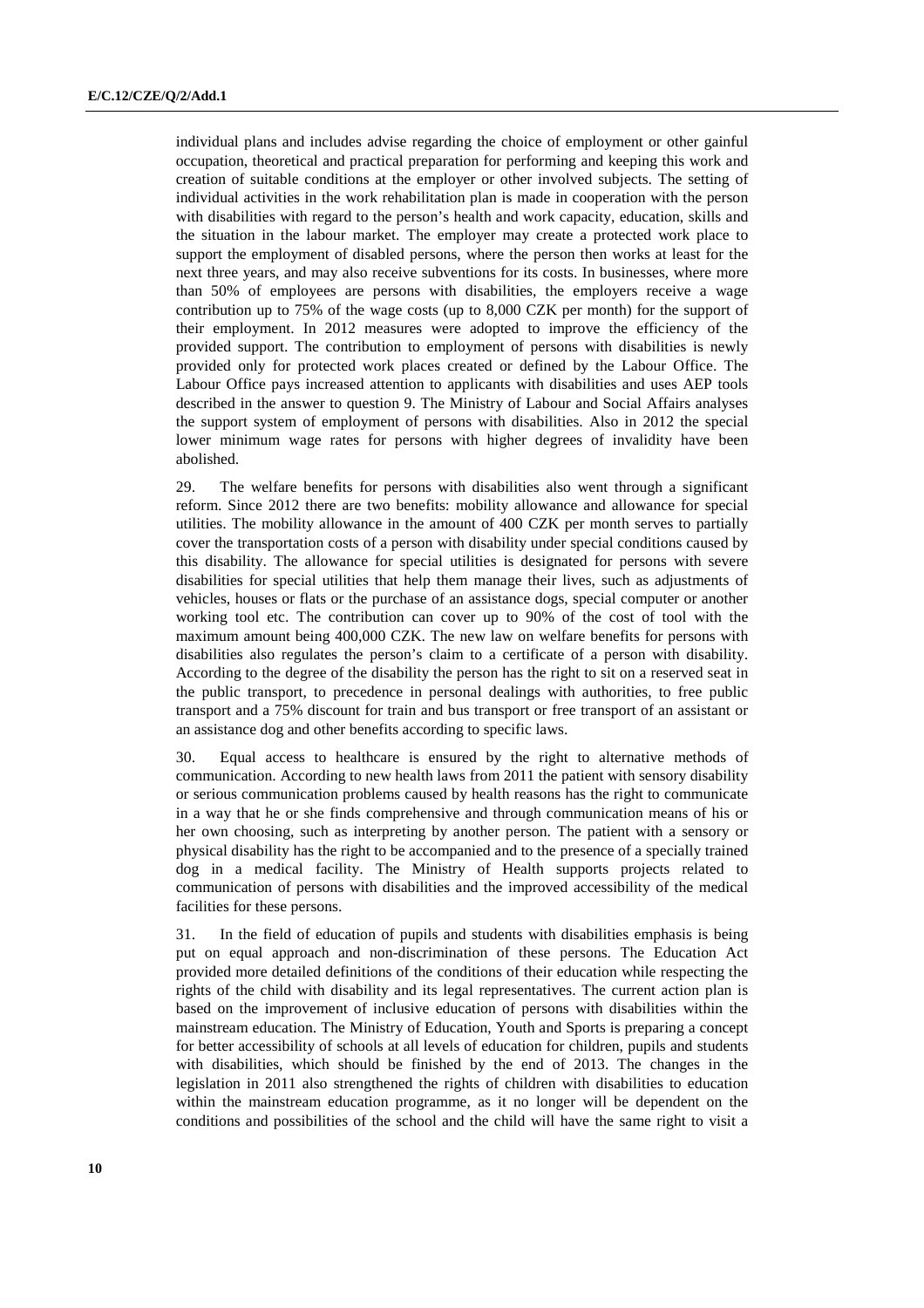local school as the children without disabilities. The activities of the assistant teacher should be extended to necessary help for pupils with serious disabilities with assistance during classes and events organized by the school outside its premises.

32. In the area of access to cultural heritage the number of galleries and museums is increasing, which are accessible even for persons with serious physical disability or equipped with guides for persons with sensory disability. The majority of these institution offer discounted entrance fees or even free entry for disabled persons and their assistants. The availability of public library and information services for these persons has also improved e.g. by digitalizing books and documents or creating audiobooks. The media have the obligation to make part of their production accessible for persons with sensory disability by providing subtitles or interpretation. Support is also provided for the cultural activities of the persons with disabilities themselves. The national plans always take into account the education of the public with the aim to support positive perception of persons with disabilities in the society.

33. The obligation to ensure reasonable accommodation for persons with disabilities is regulated primarily by the Anti-Discrimination Act. A refusal or failure to adopt reasonable accommodation to ensure that a person with disability has access to certain employment, work or functional or other process at work, the opportunity to use work counselling or take part in other professional education or to use public services, is viewed as indirect discrimination based on physical disability with the exception in cases where the measure would represent an excessive burden. The benefit that the person with disability has from the implementation of the measure, financial acceptability of the measure for the obliged person, the availability of financial and other help for the implementation of the measure and the capacity of the substitute measure to satisfy the needs of the person with disability are all taken into account when judging the burden that the measure represents. A measure that the person is legally obliged to implement, is not considered to be an excessive burden. Other related laws are e.g. the Employment Act, which defines measures for the support and achievement of equal treatment of persons with disabilities. Adequate measures related to the education of pupils and students with disabilities are defined in the Education Act and its implementing directives. Other measures are defined e.g. in the Building Act and its implementing regulations or regulations on public transport.

34. The first survey of the structure of persons with disabilities in the Czech Republic was conducted in 2007. According to international experience the survey was based on random choice of doctors and ca. 8 000 persons with disabilities from among their patients, which was conducted by the doctors themselves according to given instructions. The data gathered from the sample was calculated by appropriate statistical methods to represent the whole Czech Republic. The National Plan for Creating Equal Opportunities for Persons with Disabilities 2010-2014 tasks the Czech Statistical Office and the Institute of Healthcare Information and Statistics to conduct another survey of the number and structure of persons with disabilities by the end of 2014. The methodological processes will be the same as in the case of the previous survey. The data gathering was performed in 2013 and the resulting findings will be published in 2014 on the website of the Czech Statistical Office. The statistical data on the enjoyment of economic, social and cultural rights of persons with disabilities are also gathered by relevant ministries within their activities. Some data is available in Annex 5.

### **Article 3 – Equal rights of men and women**

#### **Answer to question 7**

35. At present, the Czech Republic does not apply any direct measures to support women in the area of employment opportunities and the preparation for employment such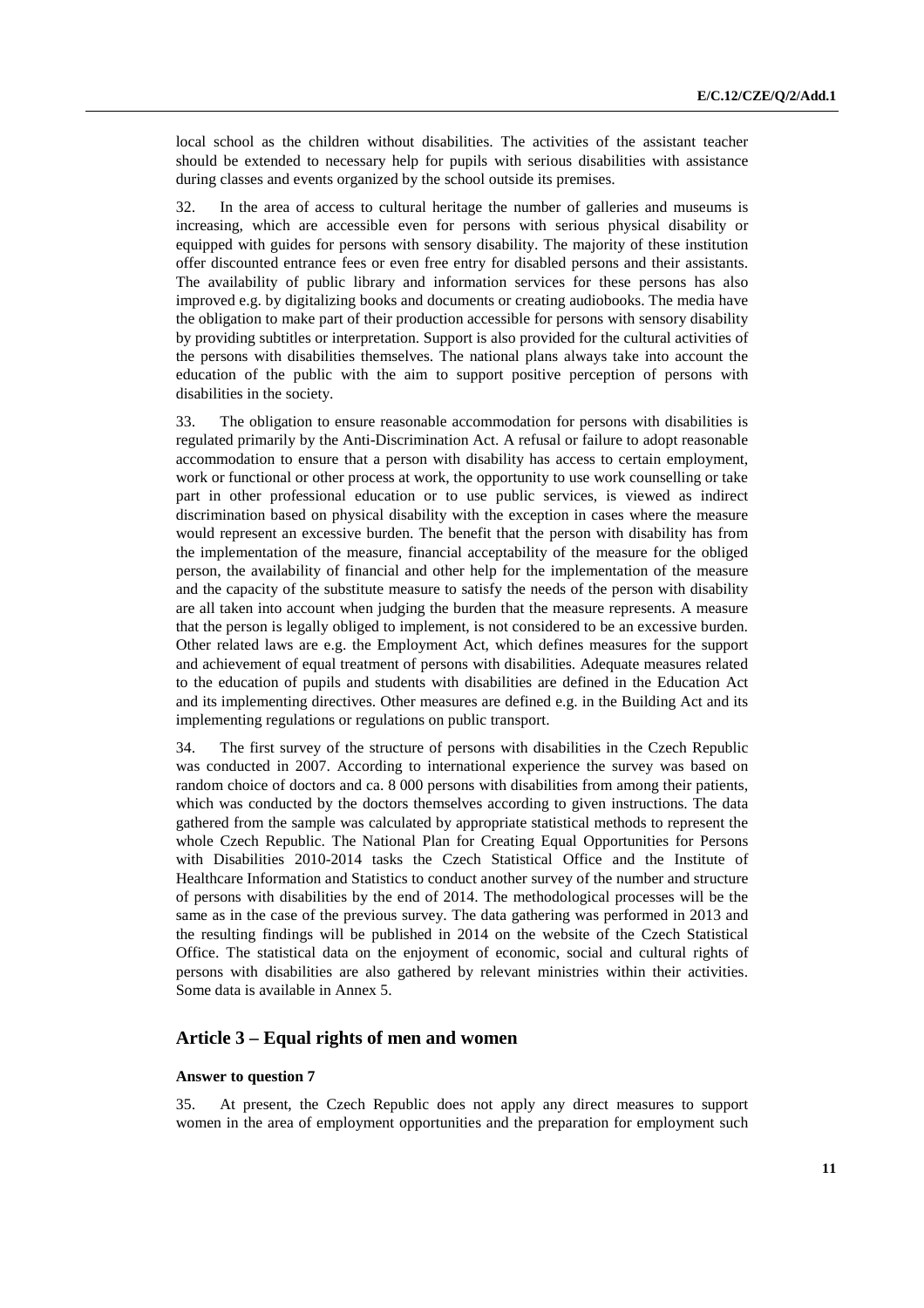as quotas or preferential treatment and focuses on indirect support. Every year since 1998 the Czech government adopts the Governmental Priorities and Procedures Regarding Promotion of Equal Opportunities for Women and Men. The document contains a set of measures, which are each year assigned to individual ministries in order to promote equal opportunities of women and men. At the same time it evaluates the fulfilment of previous measures. Part of the document is also the Report on the Equality of Women and Men in the previous year, which describes the state of achieving gender equality.

36. In its priorities for 2013, the government tasked its members e.g. to continue to assess the impact of individual measures on the equal opportunities of women and men in their conceptual and decision-making activities, ensure special education for all employees regarding equal opportunities of women and men, discover, monitor and solve cases of sexual harassment at workplace at individual ministries and focus on the issue of equal opportunities of women and men in its media policy. A mid-term strategy for equality of women and men in the Czech Republic is also being prepared. The departmental coordinators of equal opportunities of women and men are regularly educated.

37. In order to achieve a more balanced standing of women and men in the labour market and the harmonisation of the private, family and working life, the members of the government have to implement, develop and actively support and inform employees and job applicants about the possibilities to use flexible employment and monitor and keep anonymous statistics of the salaries of employees in various salary grades sorted by gender and ensure wage transparency and independently or in mutual cooperation strive to spread the possibilities of pre-school child care for their employees. The government should also support the development of the availability of the child care services (e.g. kindergartens, child groups etc.) and the establishment and development of social services (e.g. caretaker services, daily stationaries, personal assistance etc.). At present already three ministries have a child group with the possibility to look after the children of their employees and other ministries are actively working to have a functioning child group.

38. As for other measures, the Minister of Labour and Social Affairs should support the establishment of an range of educational, qualification or re-qualification programmes for women to help them find employment or start a business. Special attention should be paid to women from disadvantaged groups, e.g. those living in the rural areas, single mothers and women from minorities including migrants. Support should also be aimed at the requalification of women, who have not been economically active for an extended period of time as well as measures supporting women over 50 years of age to stay in the labour market. Suitable forms of support of stable and flexible forms of labour should be implemented into AEP. The Minister of Interior should adopt measures to eliminate and prevent gender-based crime, domestic violence and human trafficking, take into consideration the issues of gender-based violence and human trafficking in creating the concept of migration policy and support projects aimed at solving risky situations in the lives of female migrants. The Minister of Justice should monitor the decisions of Czech courts in cases of gender discrimination and violence against women and make relevant rulings available on the internet. The Minister of Education, Youth and Sports should prepare an analysis of the education system regarding the equality of women and men and based on its results define the problematic areas and propose their solutions and implement educational programmes for future and current pedagogic staff in the field of equal opportunities of women and men. The results of these measures are included in Annex 6.

39. The harmonisation of the working, private and family life is not only a question of setting the work conditions, but also a question of the approach of individuals and the society to the division of roles within the family. Therefore it is important to support a larger involvement of both parents in the upbringing of children and active fatherhood. In 2010-11 the Ministry of Labour and Social Affairs led a campaign "How to do it Dad?",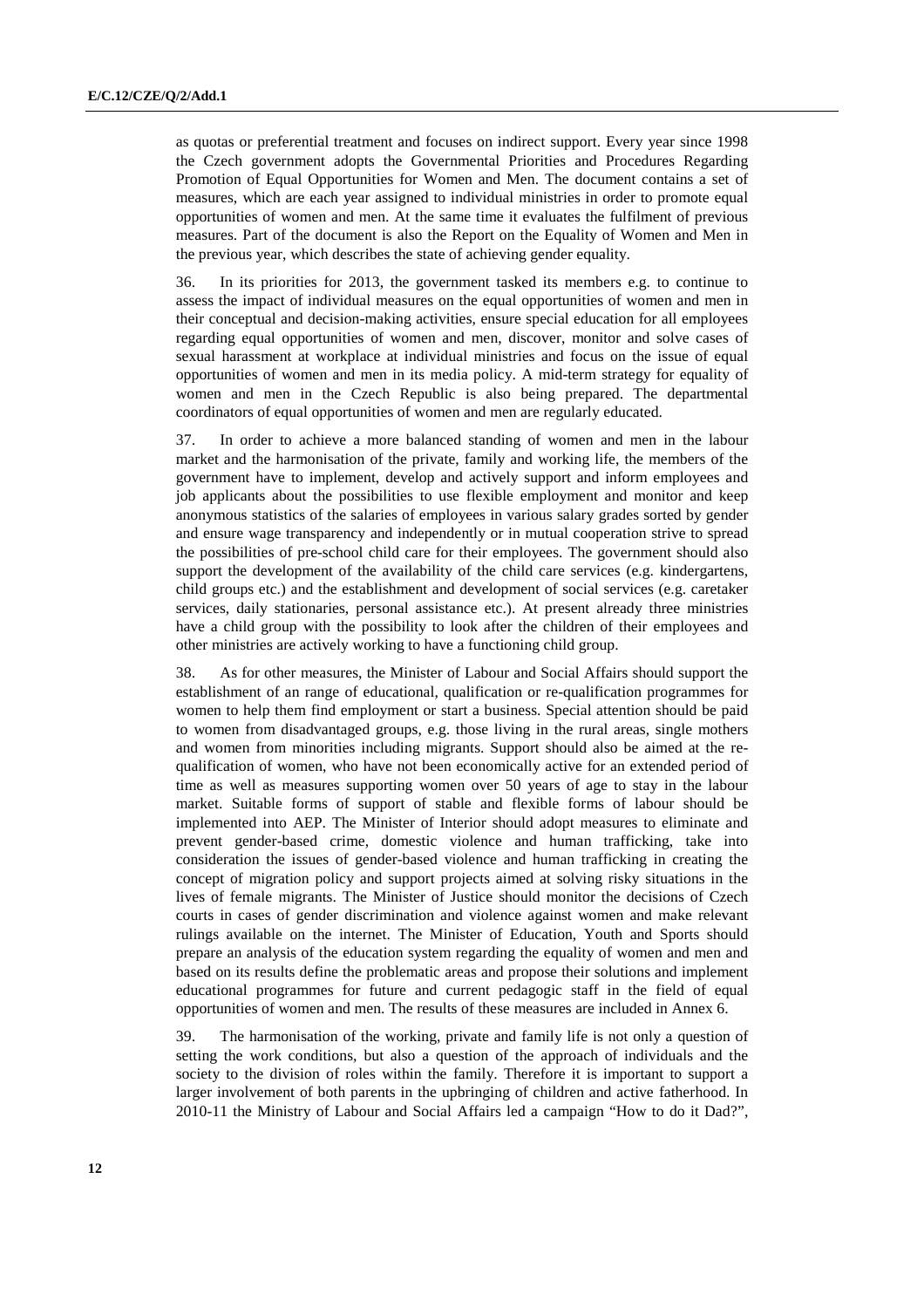which focused on fathers taking care of children and strengthened parenting competences of men. The main goal was to increase the share of men, who actively participate in parenthood. The project was ended at the end of 2011 and its evaluation and results are available at a public website. A campaign of the Ministry of Labour and Social Affairs "Family and Work Audit" was launched in November 2013 to support the balancing of the working and family life. The goal of the audit was to help improve the compatibility of employment and family and at the same time increase the work efficiency in companies. A public awareness campaign is planned in the near future within the projects supported by funds from EEA/Norway, which should not only aim to increase the public sensitivity to issues of discriminatory gender stereotypes, but also focus on the issues of coordination the working, private and family life and domestic and gender-based violence.

40. The Committee on the Harmonisation of the Working, Private and Family Life, which has been established as an advisory body to the Government Council for Equal Opportunities of Women and Men for these matters, handles this issue at the institutional level. Two working groups were established within this Committee – for the concept of family policies and for legislation regarding active fatherhood. The working group for legislation regarding active fatherhood focused on e.g. tax allowances for employers providing their employees with flexible forms of employment. The working group for the concept of family policies focused primarily on pre-school child care, parental welfare benefits etc. Further the Permanent Commission for Family and Equal Opportunities has been established at the Chamber of Deputies in 2010.

#### **Answer to question 8**

41. Regarding gender segregation the Ministry of Labour and Social Affairs is preparing an action plan for balanced representation of women and men in decision-making positions. The Committee for Equal Representation of Women and Men in Politics and Decision-Making Positions has been established in 2009 as an advisory body to the Government Council for Equal Opportunities of Women and Men, whose mandate has been extended to deal with the representation of women in decision-making positions in general, including their representation in management of private companies. In cooperation with the secretariat of the Government Council for Equal Opportunities of Women and Men the Committee prepared a motion to implement the "+1" strategy, the goal of which is to support a more diverse and better functioning state administration and reduction of its vertical gender segregation. The motion recommends the Czech government to task individual ministries and other central administrative bodies that they should adopt and uphold a strategy to increase the number of men or women at the given management level within their organisational structures and in organisational structures of companies in which they have a participating interest by one in each calendar year until the share of the underrepresented gender reaches at least 40%. The motion was approved by the Council for Equal Opportunities of Women and Men.

42. The monitoring and support of an equal representation of women and men in management and decision-making positions and in working collectives is one of the longterm tasks for all ministries based on the Governmental Priorities and Procedures Regarding Promotion of Equal Opportunities for Women and Men. The specific data is included in Annex 6. During a selection procedure, in which candidates of both genders participate who fulfil all criteria, the equal representation of women and men is taken into account. However, gender segregation still persists in the labour market, particularly in certain industries. Partial activities aimed at the support of a higher representation of women in high management positions were conducted by the employers as well. E.g. in 2011 the Confederation of Industry informed its members about examples of voluntary initiatives by companies regarding diversity in the management and conducted a survey aimed at examples of good practice.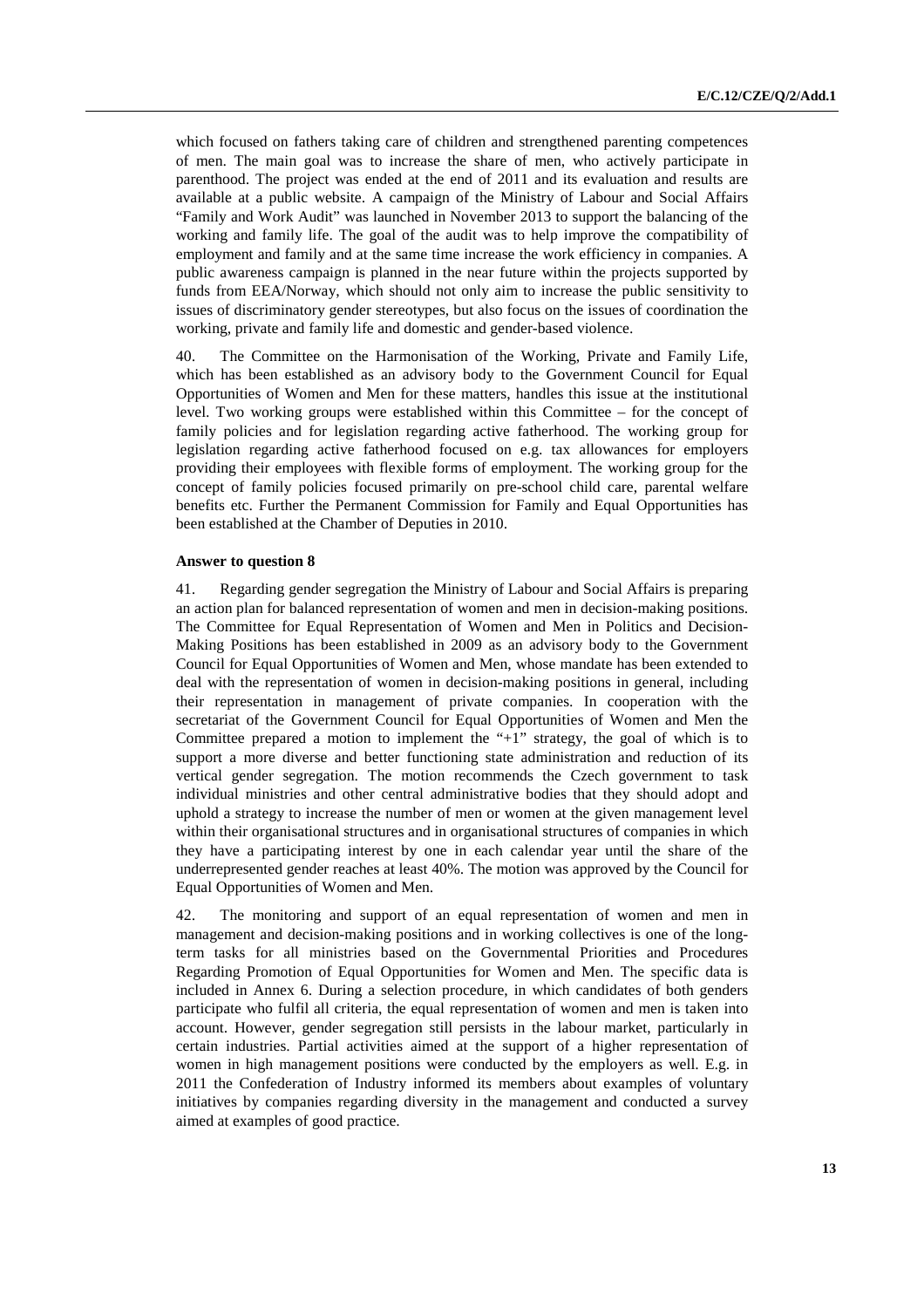## **III. Issues relating to the specific provisions of the Covenant (arts. 6-15)**

### **Article 6 – The right to work**

#### **Answer to question 9**

43. The foundations for employment policies are the Europe 2020 strategy and the follow-up National Programme of Reforms of the Czech Republic, which aims to achieve at the national level by 2020 a general increase in employment in the 20–64 age group to 75%, of which for women 20–64 to 65%, older workers 55–64 to 55%, young people 15– 24 by 33% in comparison to 2010 and people with low qualification by 25% in comparison to 2010.

44. AEP is used to improve the overall employment rate. These are re-qualification courses, investment incentives, public-utility jobs, social purpose employment, bridging allowance, training allowance and allowance for transition to a new entrepreneurial programme. AEP also includes expert advisory service, support of persons with disabilities mentioned above, shared employment brokering and targeted programmes to solve employment.

45. Re-qualification means the gaining of new qualification and improving, maintaining or recovering current qualification, which will contribute to the applicant's success in the labour market and is suitable for him due to his health condition. Re-qualifications are suitable tools for applicants with low qualification or qualification that does not suit the needs of the labour market in given time and place. Re-qualification is free of charge for the applicants, who can even receive a contribution to cover other proven costs (e.g. transportation fees). Re-qualification is arranged for applicants primarily by the Labour Office, but since 2012 it is possible for the applicants to arrange their own re-qualification and the Labour Office may then pay the costs. Investment incentives support the creation of new jobs or re-qualification and training of new employees. Due to the lasting shortage of available places the amount provided per one palce has been increased from 50 000 to 200 000 CZK at the end of 2013 in order to sufficiently motivate investors to create jobs in regions that are the most affected by the high unemployment rate.

46. Public-utility job provides short-term work opportunities that consist mainly of the maintenance of public spaces, cleaning and maintenance of public buildings and roads or other similar activities to the benefit of municipalities or state or other public institutions, for which the employer may receive contributions to cover wage costs. Due to its nature this form of support is used mainly for low-qualification groups, long-term unemployed persons or persons, whose success in the labour market is hindered by sociocultural barriers (e.g. members of minorities, persons leaving prison etc.).

47. Social-purpose employments are positions, which the employer fills after an agreement with the Labour Office by applicants, who cannot be employed by other means. Their primary goal is to eliminate the applicant's disadvantage and ensure that he receives work experience or long-term employment. Therefore the suitable groups are people below 25 years, above 55 years, parents with children or persons with disabilities. Similarly the job applicant may receive a transitional contribution for self-employment together with a bridging allowance to cover operational costs.

48. In case of employment of a disadvantaged job applicant the employer may apply for a training allowance. The allowance for transition to a new entrepreneurial programme is designated to cover the wage costs of employees that the employer cannot fully employ due to the transition to a new programme. Based on an agreement with the Labour Office the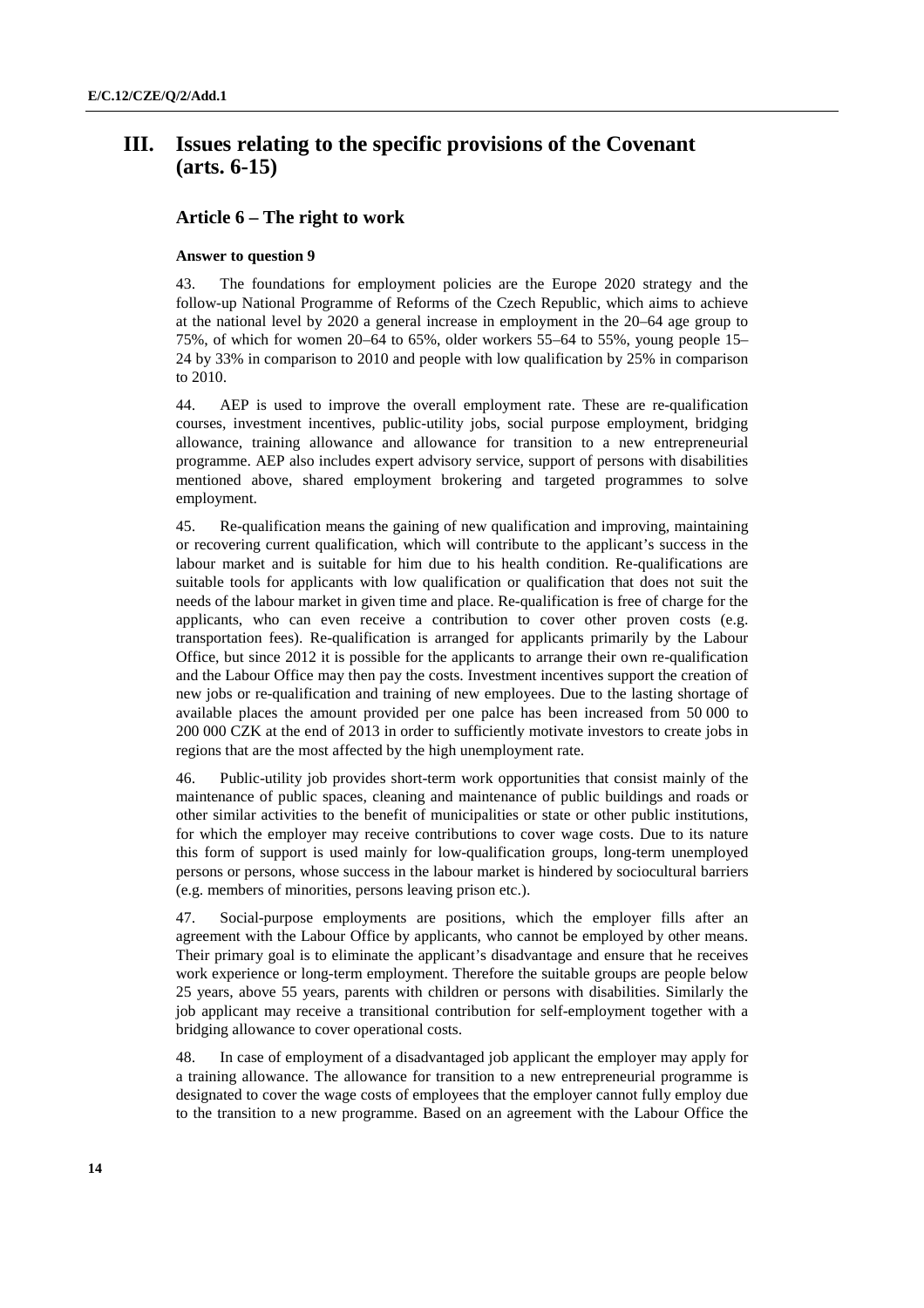job brokering may be performed by employment agencies within the so-called shared employment brokering with the participation of selected job applicants (with their consent) and the agency may receive a contribution upon successful employment of these job applicants.

49. The implementation of the employment policy has been influenced by the stagnation of the Czech economy in the recent period. The labour market is characterized by a certain degree of instability and the increase of the unemployment rate. The annual update of the AEP aims focuses on individual target groups. Currently the AEP primarily support persons registered at the Labour Office for more than 5 months, persons over 55 years of age, persons under 25 years of age without work experience, parents returning from parental leave, persons with disabilities and persons with low qualification. The conditions for AEP and the target groups may be further specified at the regional level. When dividing finances the regional characteristics of the labour market are taken into account so that the support is targeted at the most affected regions with the highest unemployment rate, high percentage of endangered persons in the labour market etc. The regional specifics of are also taken into account within the implementation of regional individual projects funded from the EU funds, which reflect the current development in regional labour markets and are targeted at the most endangered groups of applicants in the given region. The relevant data are in Annex 7.

50. The lower number of included applicants in 2012 was influenced by several circumstances. The decrease in the number of people supported within community service was caused by the temporary use of public service, the decrease in the number of people supported within the social-purpose employment was caused by the decrease in demand for products and services which resulted in decreased demand for labour. In case of requalifications the cause was the temporary slowing down of the process due to announcing public tenders for suppliers of re-qualification courses. The lower number of persons with disabilities employed via AEP was caused by the increased support aimed at employers who employ these persons.

51. The Ministry of Labour and Social Affairs is currently working on the Employment Policy Strategy until 2020, which includes new priorities of the development of employment services and further adds a summary of measures within individual priorities with the description of the expected result, which will be achieved in 2020 by adopting the measures. The Strategy focuses on four main priorities concerning the labour market: support of the access to employment primarily for endangered groups, support of the equality of women and men, support of the adjustment of businesses and employees to the altered needs of the labour market and support of the increase in capacity and efficiency of the labour market institutions.

52. The Ministry of Labour and Social Affairs organizes campaigns to support employment. In 2011 a TV campaign was launched, which focused on decreasing unemployment via AEP, occupational training and integrating socially excluded persons. In November 2012 the Ministry launched a campaign named "Better Chance" aimed at the chance for better success in the labour market for the disadvantaged applicants (mothers on maternal leave, persons over 50 years, graduates, persons with disabilities, immigrants etc.). The campaign is planned for two years and the information is available at a public website.

#### **Answer to question 10**

53. The amended Labour Code adopted in 2011, which came into force on 1st January 2012, regulates the basic principles of labour law relationships and the relationship between labour and civil law. The issues that are not regulated by the Labour Code fall under the Civil Code, if the Labour Code does not explicitly exclude this. The amended Labour Code thus enables greater contractual freedom according to the principle "what is not prohibited,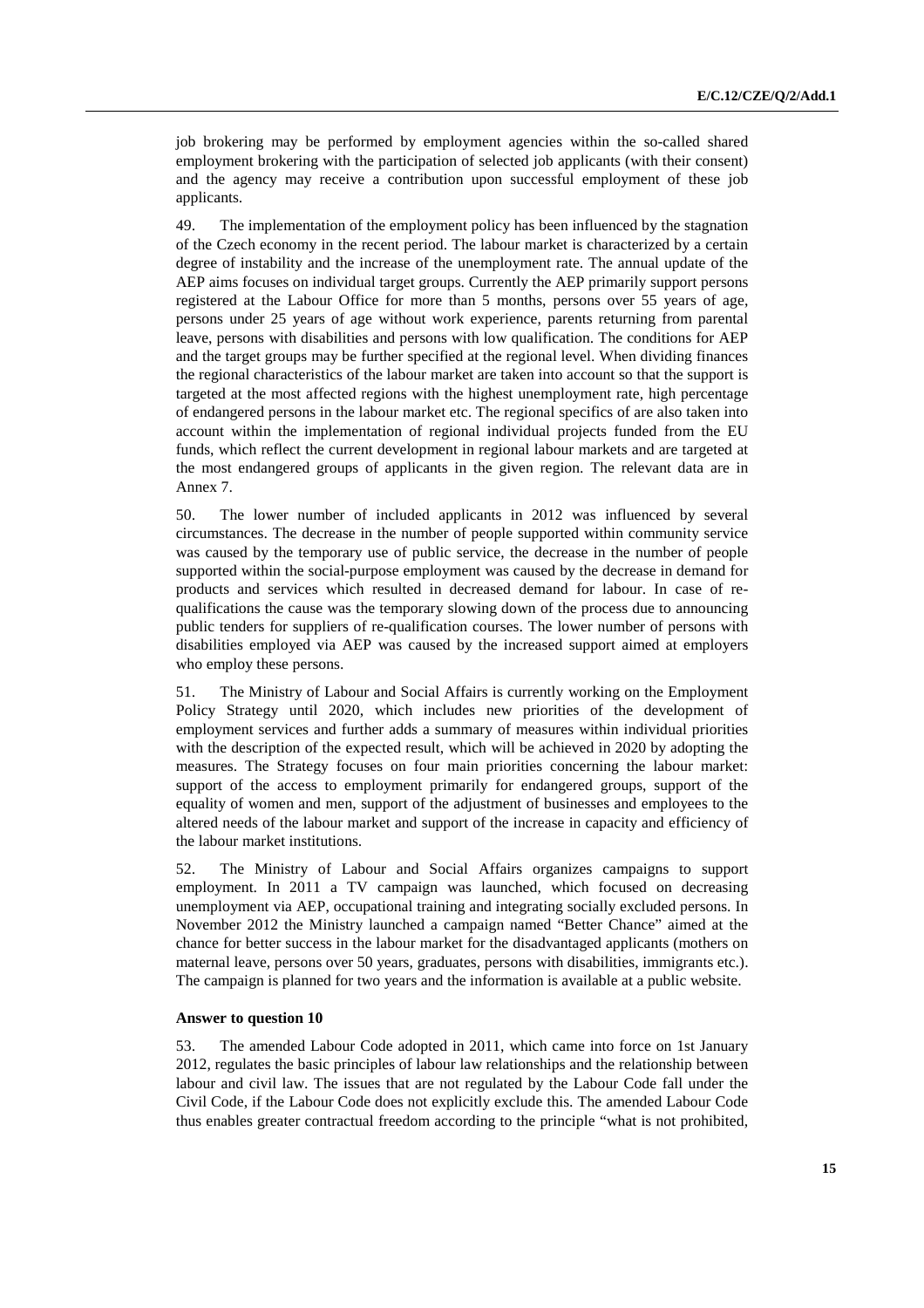is allowed". The rights and obligations in labour law relationships may be regulated differently than in the Labour Code if it is not explicitly prohibited or the nature of its provisions does not imply it. Deviation from many provisions is only possible to the benefit of the employee and cannot exceed the limits stipulated by the Labour Code. The amendment tries to stipulate rules of behaviour of the labour law participants in a clearer manner so that the prohibitions of certain actions are clear and that the obligations of parties are clearly defined. The regulation of legal actions and their invalidity has also been made more accurate.

54. The regulation concerning notices remained unchanged in its foundations. The employer still may give notice to an employee only due to reasons explicitly stated in the Labour Code. Those are mainly organizational reasons, the employee's health or failure to meet legal requirements for employment and also the unsatisfactory work results and serious violations of legal obligations of the employee. A new reason for giving notice is only the gross violation of the employee's obligation to remain at his place of residence during sick leave and observe the time and duration of allowed leaves. In most cases still valid is the prohibition of giving notice within the protected period, i.e. temporary incapacity for work, pregnancy or parental leave. In case of organizational changes the employees who are pregnant or on parental leave are better protected by the new regulation as it is impossible to give them notice. The immediate termination of employment due to gross violation of legal obligations or conviction of an intentional crime did not undergo any changes and is possible even for pregnant employees as well as employees on parental leave. Pursuant to the amendment the employer also cannot terminate the employment during the trial period within the first 14 days of temporary incapacity for work. The notice, an immediate termination of employment and newly also the termination of employment within the trial period must be presented in writing under the sanction of invalidity.

55. When terminating employment due to organizational reasons on the side of the employer, the employee is entitled to severance payment. The amendment stipulated the minimum amount of the severance fee according to the duration of the employment. If the employment lasted less than 1 year, the severance payment must be at least one average salary of the employee, if the duration was between 1 and 2 years, the severance payment must be at least twice the amount of the average salary and if the employment lasted more than 2 years, the severance payment must be at least three times the amount of the average salary.

#### **Answer to question 11**

56. The right to work pursuant to the Covenant is realized primarily via the Act on Employment. According to this law the right to employment is the right of a natural person, which desires to and is able to work and seeks employment, to employment in a labour law relationship, to brokering of employment and to provision of other services. The person may seek employment alone or with the help of the Labour Office or private employment agencies. When brokering employment the Labour Office always arranges "suitable employment" for the applicants. The law defines "suitable employment" among others as employment, which suits the physical capability of the applicant and if possible also his or her skills, qualification, duration of previous employment, housing and transport possibilities. The employment must be for an indefinite period or a definite period longer than 3 months, whereas the length of the working hours must be at least 80% of the 40-hour working week and must constitute an obligation to pay pension insurance premium and a contribution to the state employment policy.

57. A registered job applicant who enjoys related benefits such as the unemployment benefit or the payments of health insurance has the obligation to accept the offer of a suitable employment if he or she does not have serious reasons to decline. Such reasons are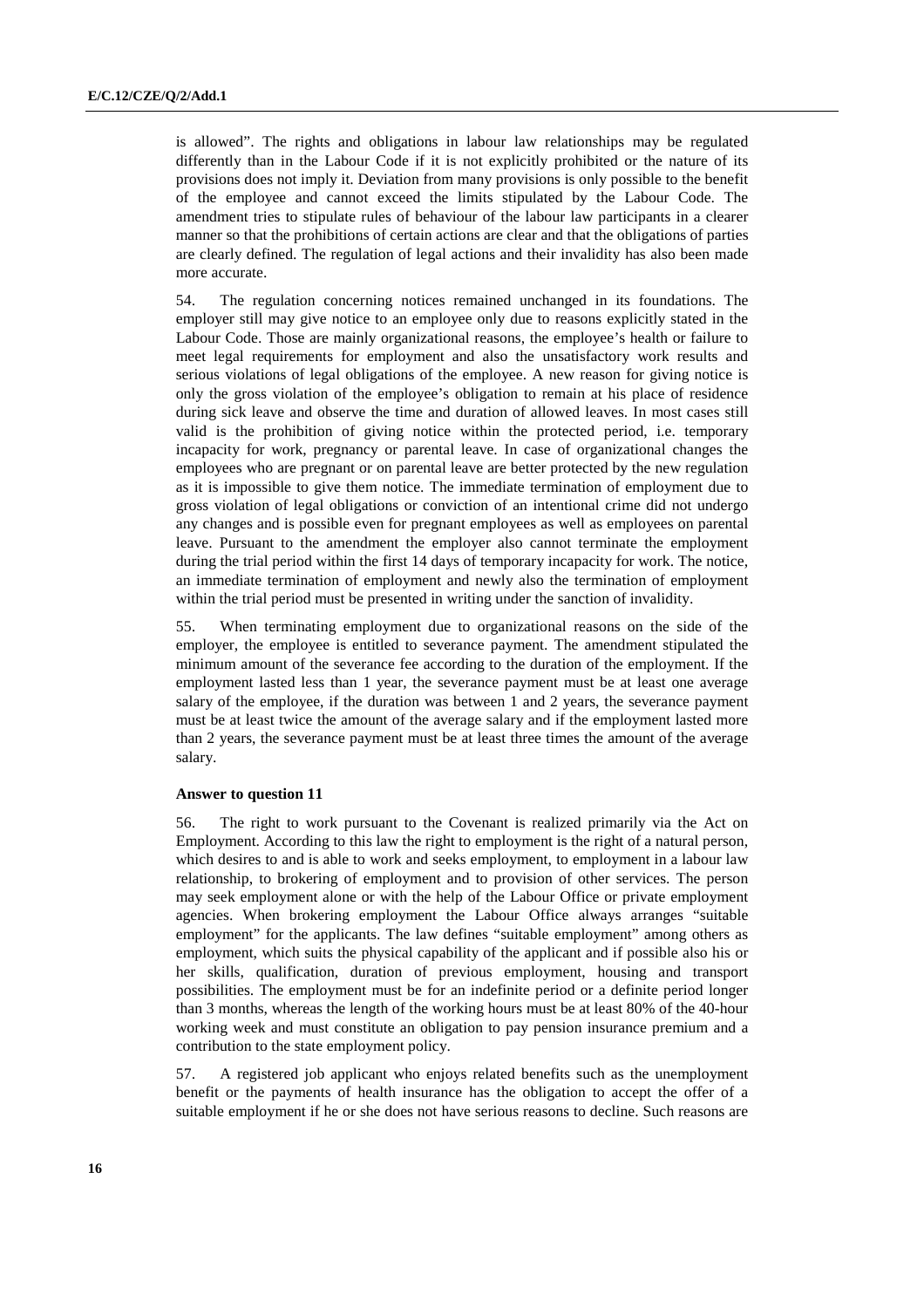e.g. necessary personal care for a child under 4 years of age or another person dependent on his or her care, the child's kindergarten or school attendance, the nature of the employment of the spouse or registered partner, health reasons, which according to a medical assessment present a barrier to perform the job or other serious personal reasons, e.g. ethical, moral or religious or reasons worthy of special consideration. By being removed from the registry the applicant loses all benefits related to the status of job applicant and may only be registered again after a minimum of 3 months have passed, in serious cases up to 6 months. The assessment of specific circumstances is up to the Labour Office, whose decision must be justified and may be reviewed by court.

58. A job applicant is eligible for unemployment benefits if in the two years prior to his registration he gained pension insurance in the minimum duration of 12 months via employment. A job applicant is not eligible for unemployment benefits if in the past 6 months his or her employment was terminated due to violation of a legal obligation concerning his work or due to gross violation of the regime of a person temporarily incapable of working. The unemployment benefit is provided for 5–11 months depending on the age of the applicant and in the first two months is in the amount of 65%, another two months 50% and during the remaining period 45% of the previous average monthly net salary, the maximum being 0.58 times the general average salary in the given year. If the job applicant finished his last employment without a serious reason by giving notice or by mutual agreement with the employer, the unemployment benefit is always 45%. The effect of the rejection of a suitable employment on unemployment benefits is such that in case of unjustified rejection of a suitable employment the applicant is removed from the registry and is temporarily ineligible for unemployment benefits.

#### **Article 7 – The right to just and favourable conditions of work**

#### **Answer to question 12**

59. Pursuant to the Labour code the minimum wage is stipulated by a government regulation usually from the start of a calendar year while taking into consideration the development of wages and consumer prices. Changes to the amount of minimum wage take into account all important economic and social circumstances and current economic development and situation in the labour market both in relation to employees and their income and the employers and their wage and overall costs. The change of the minimum wage is discussed by the government and social partners within the Council of Economic and Social Agreement. The last increase of the minimum wage has come into effect on 1 August 2013, the wage has been increased to 8,500 CZK per month or 50.60 CZK/hour. Despite the fact that the gross minimum wage of 8,000 CZK per month had not been changed since 2007, the salaries of employees were positively influenced by the adopted changes in the income tax, particularly the significant increase in tax deductions, the socalled tax bonus and the reduction of all compulsory payments from employees' wages for social security. According to currently valid tax conditions the employee with a gross monthly salary of up to about 10,200 CZK does not pay any income tax and in case that he has children, he can apply another tax deduction for each dependent child. The government plans to gradually increase the minimum wage up to 40% of the average wage. The development of the minimum wage is included in Annex 8.

60. Life minimum income is a socially recognized minimum level of income to ensure sustenance and other basic personal needs. In addition to Life Minimum, the institute of Subsistence Minimum income has been introduced, which is considered to be necessary to ensure sustenance and other basic personal needs at a level allowing the individual to survive. The life minimum is regulated by the law on life minimum. According to this law the life minimum has only a single component and includes the amount necessary for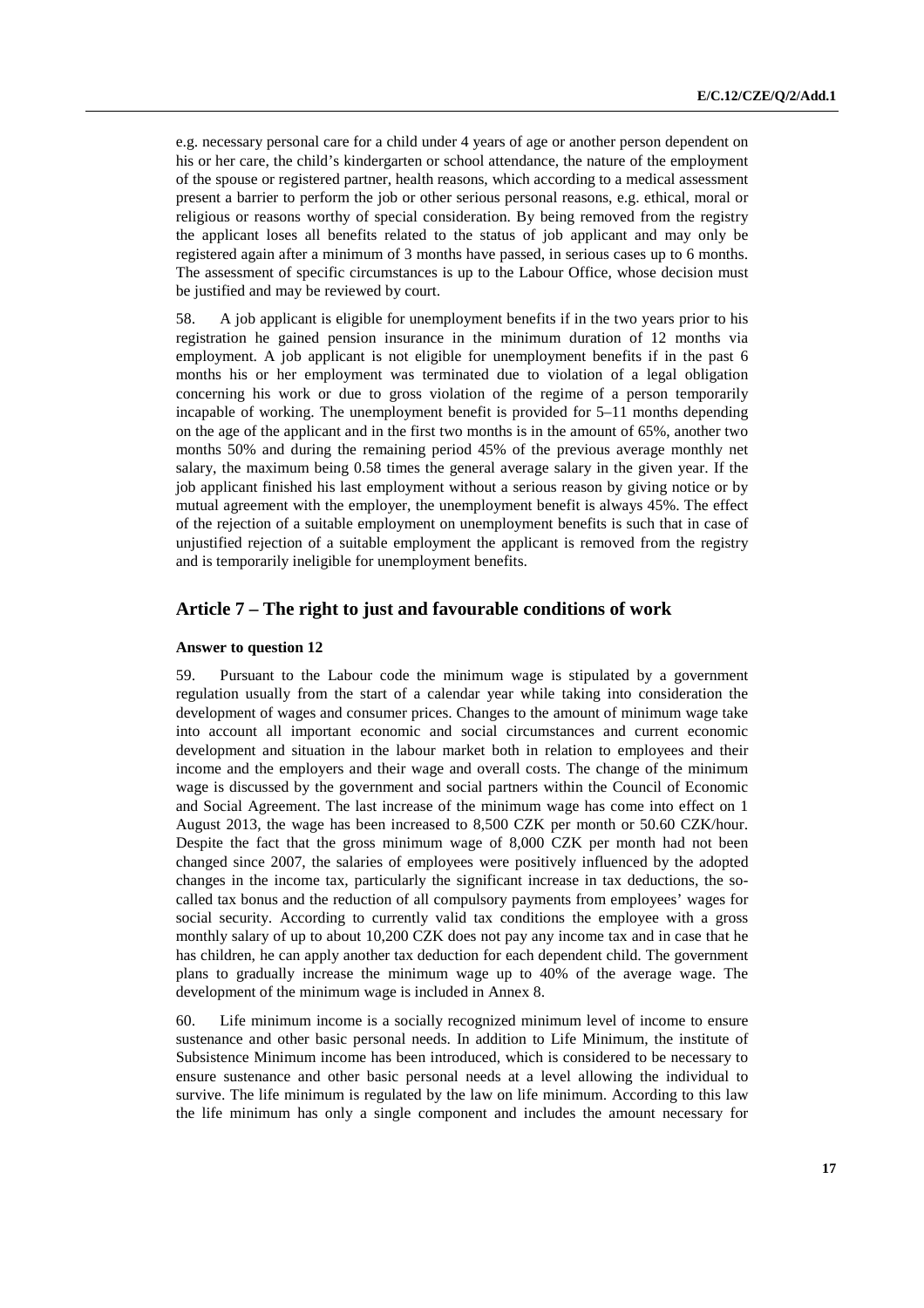sustenance and other basic needs. It does not include housing costs. To set the life minimum of a household it is necessary to take into account the other jointly assessed persons, i.e. whether the person lives alone or together with others. The life minimum of jointly assessed persons is the sum of all life minimums of individual household members. The life and subsistence minimum play an important role in determining the eligibility for social welfare benefits and for the amount of some of these benefits as well. Pursuant to the current legislation the life and subsistence minimums may be adjusted if the costs of sustenance and other basic personal needs increase by more than 5% within a set decisive period. The individual amounts of the living and subsistence minimums are listed in Annex 8. If the household's income does not reach the amount of the life minimum, the household is considered to be in material need and is eligible for material need benefits.

61. Protection and support of housing of individuals and families with low income is handled separately within the system of state social support by providing housing allowances and within the system of material need aid by providing a housing supplement. The housing allowance is provided to flat owners or tenants, for whom the housing costs exceed 30% or in Prague 35% of their household's income. The housing costs for rental flats consist of rent and costs related to the use of the flat, for co-operative flats or owned flats the costs are set by the law according to the number of persons living in the flat. The benefit is also limited to maximum normative amounts of costs that are set by the law. All these amounts are set by a government regulation for each year so that they reflect the economic development and the increase in housing costs. Specific amounts are listed in Annex 8.

62. If neither the housing allowance nor the living allowance, which is provided to persons in material need, suffice to cover the housing costs, the person is eligible for a housing supplement so that a set living amount would remain after covering the housing costs. To be eligible for the housing supplement the person must receive the housing and living allowances. When taking into consideration the overall social and material situation of the person it is possible to provide the contribution even in a case where the income of all jointly assessed persons exceeded their living amount by less than 30%. Unlike in the case of the allowance, when assessing the supplement the effort of the persons to increase their income by work, use of property or by making property claims or by other means is taken into consideration. On the other hand in cases worthy of special attention the supplement may be provided even to persons who use other than rental or owner-occupied housing forms over a long period (e.g. sublease, accommodation in a social facility etc.) or who do not have registered permanent residence in the given flat, whereas in these cases the persons do not have to obtain living of housing allowance beforehand. The same maximum amounts that are set for the housing allowance apply for the housing supplement.

## **Article 8 – Trade union rights**

#### **Answer to question 13**

63. A strike within a collective agreement dispute is regulated by the law on collective bargaining. According to this law a trade union may call a strike if at least two thirds of the employees of the employer, who participate in the strike ballot, agree with it, provided that at least half of all affected employees of the employer participated in the ballot. The same rules apply for calling strikes within higher degree collective agreement disputes and when calling and starting a solidary strike. The trade union must inform the employer in writing at least three working days in advance about when the strike will commence, what are its reasons, the number of employees participating in the strike and the list of departments, which will not operate during the strike. It is up to the organizer of the strike to choose a form of voting and the law does not explicitly regulate it. Similarly the law does not require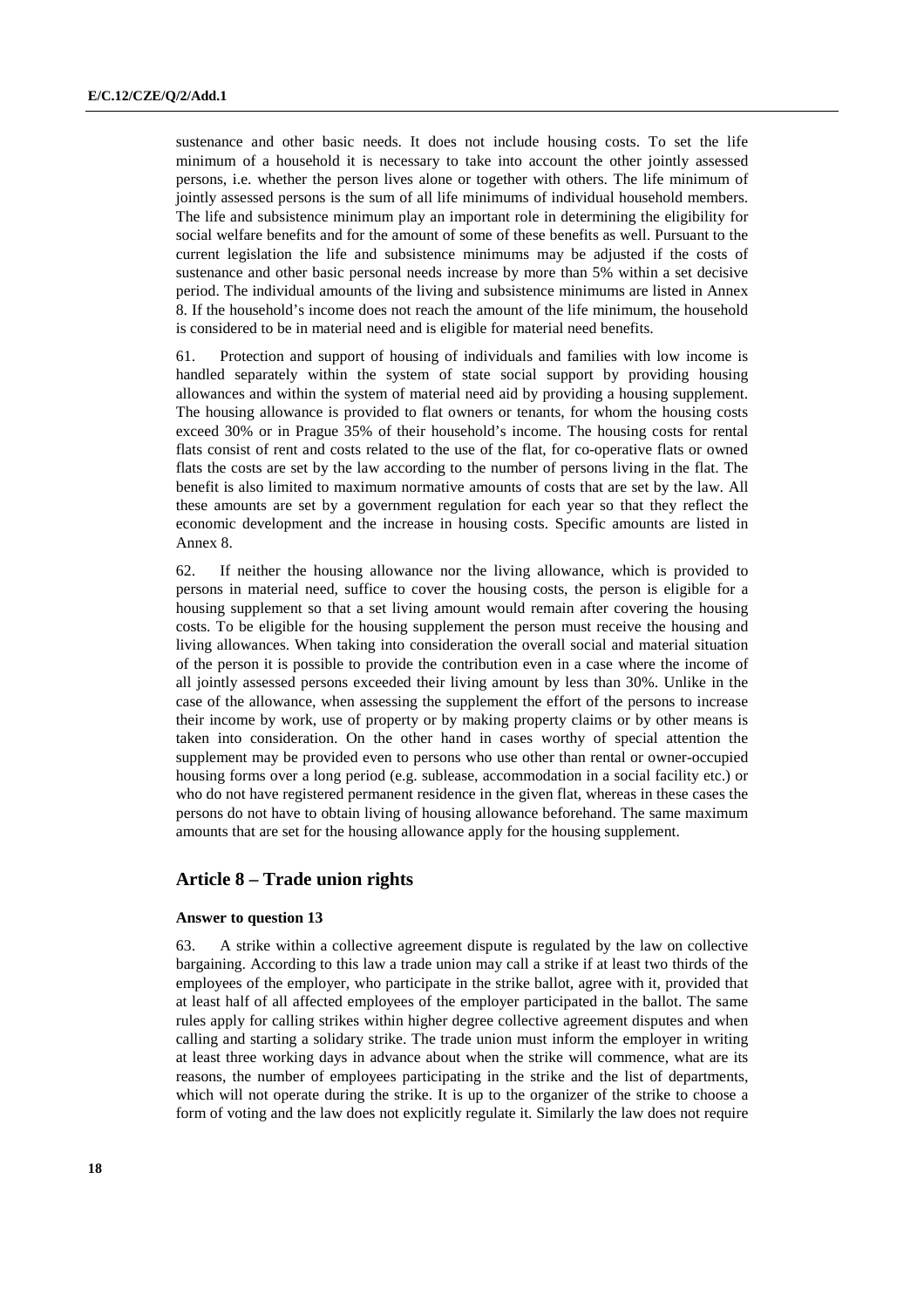lists of workers who are on strike but only the number of striking persons and the list of departments, which will be affected by the strike. This regulation may be considered balanced as it enables to call a strike in case when employees consider it necessary and allows them to express their opinion. On the other hand it ensures a sufficient level of representativeness of the striking employees towards all employees of the employer and shows the strike as an extreme but powerful measure in the process of collective bargaining.

## **Article 9 – The right to social security**

#### **Answer to question 14**

64. Due to the economic development, the following changes were made to social security. In 2012 the method of pension adjustment has been temporarily changed for the 2013–2015 period based on the estimates of an unfavourable macroeconomic development. The goal is to use this temporary measure to stabilize the balance of income and expenses of the national budget. Until 2012 the pension adjustment took into account 100% of inflation and 33% of the real wage growth. Since 2013 only 33% of inflation is factored in. This measure fully respects the criteria listed in the letter from the Chairperson of the Committee. It is a temporary measure for a three-year period of 2013–2015, which will be shortened to two years until the end of 2014. After the lapse of this period the adjustment will return to the original rules. The measure is not discriminatory and affects all pensioners without exceptions. The measure is also adequate as the Czech Republic is among the EU states with the lowest at-risk-of-poverty rate for the general as well as for the senior population.

65. In 2010, 9% of the general public were at risk of poverty whereas the EU average reached 16.5% and in the population above 65 years of age 6.8%, with the EU-27 average being 15.9%. Despite the effects of the slowing-down of the adjustment of pensions the Czech Republic will continue to be one of the countries with low poverty threat. Moreover in case of a change towards macroeconomic stability and the improvement of public budgets the pension system will also stabilize and thus contribute to the improvement of the securities of current and future pensioners. The respect for the minimum level of social protection defined e.g. in the ILO Conventions or the European Code of Social Security remains unchanged. This measure has no effects on the fulfilment of these minimum standards, by which the Czech Republic is bound.

66. The non-contributory social benefits in the Czech Republic are primarily used to support families with children and to cover the income deficit of low-income groups. The state social support benefits serve to prevent such situations and the material need benefits serve to solve these situations. The construction of the state social support benefits takes into account both the income and social situations of the family. When assessing the eligibility for benefits the family's property is not examined; however for some benefits (child benefits, social supplements and housing benefits) the family's income is being examined, although not the cause of its deficiency.

67. The state social support benefits are interconnected so that they prevent the slide of families with dependent children into poverty. The more unfavourable socioeconomic circumstances are present in the family, the more benefits and higher amounts the family receives. On the other hand the material need benefits should provide help with solving serious social situations and they represent some of the tools to combat social exclusions. Their goal is not only to satisfy the social needs of individuals and their families, but also comprehensively solve their social situation and together with social work motivate them to actively strive to obtain funds to satisfy their living needs and to solve their social problems. Therefore the requirements for eligibility for material need benefits are stricter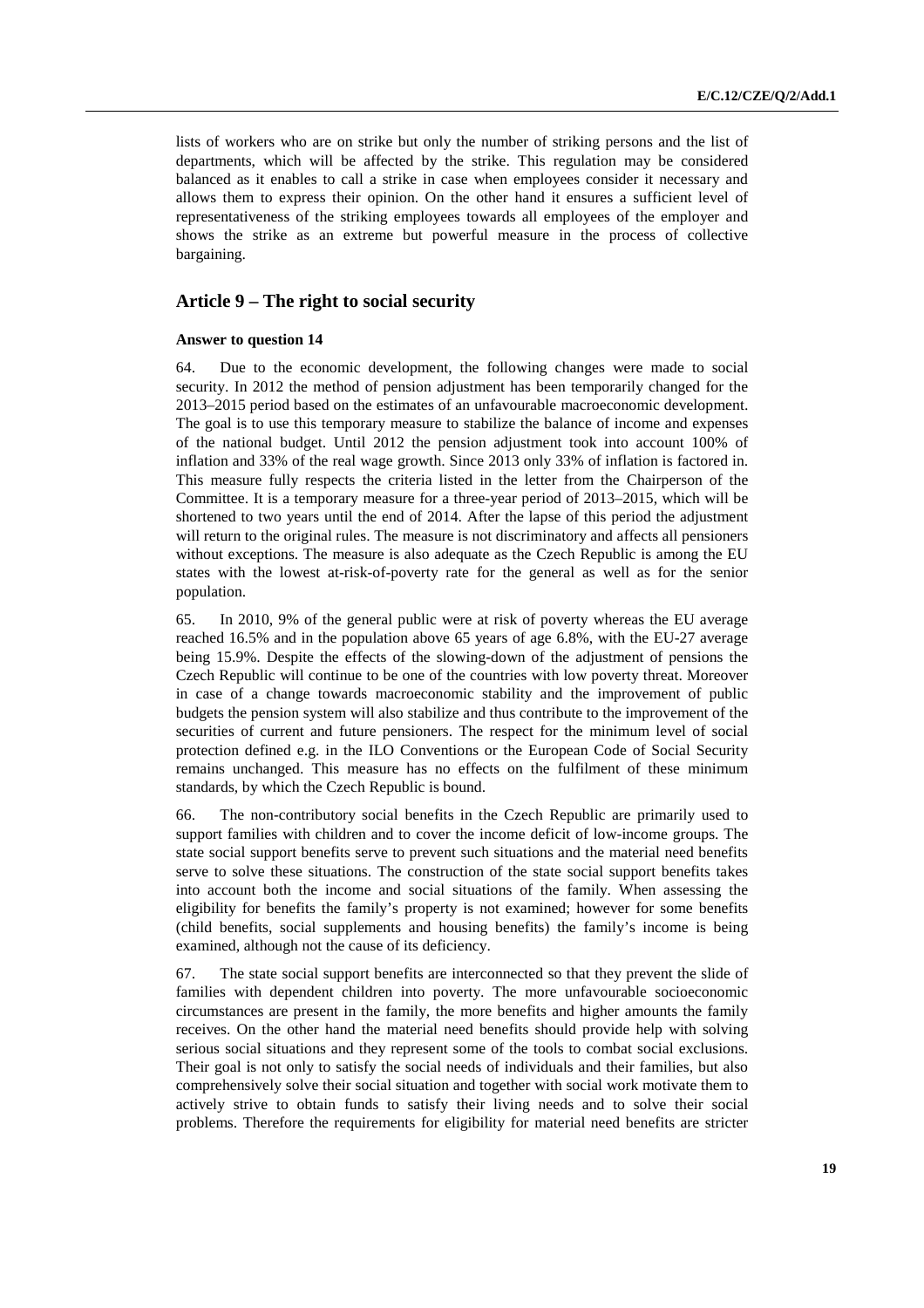and apart from the income and social situation of the individual and his or her family the factors that are examined are his or her property and the effort to solve the situation on his or her own and ensure sufficient income. The non-insurance social benefits are also used in specific situations, such as contributions to the care for persons with disabilities and their needs.

68. The austerity measures in non-contributory benefit systems started in 2008. Their goal was to achieve better targeting of the social benefits, prevent their abuse and motivate their beneficiaries to actively seek to gain funds to satisfy their basic living needs and to decrease the budgetary spending. If some persons ceased to be eligible for certain benefits and as a result their income was reduced, they could have applied for material need benefits, where the personal and family situation of applicants undergo the most detailed examination.

69. Changes were also made to the state social support. The parental allowance, which serves parents taking care of their child at home, had set fixed amounts depending on the duration of its drawing according to the parent's wish. The circle of eligible persons for social supplement has been limited to families whose income is less than twice the amount of the life minimum. Fixed amounts have been set for the child allowance and the circle of eligible persons has been limited to families, whose income did not exceed 2.4 times the amount of the life minimum. The birth grant has been reduced to a fixed amount and by the funeral grant the beneficiaries have been limited to those, who arranged for the funeral of a dependent child or his or her parent, i.e. within a family with dependent children. Fixed amounts were also introduced for foster care benefits. However, the set amounts still respected the needs of their beneficiaries.

70. As for the material need benefits, more detailed rules have been used for the definition of the group of people, who take care of a child or other dependent person and whose possibility to increase their standard of living by their own work is not being examined. Persons, who do not demonstrate effort to solve their situation, although it can be justifiably demanded from them, have been excluded from the group of persons, for whom the living amount increases above the subsistence minimum if they remain in a state of material need for a long period. However, this does not apply to persons over 55 years of age, persons with disabilities or parents taking care of a child. In social services the rights and obligations of eligible persons regarding the use of the care allowance have been more accurately defined. A more detailed regulation applies mainly for situations, when the care allowance is not being paid as the care for the person is provided otherwise, e.g. by hospitalization. The person who receives the benefit also has the obligation to report who is providing care and in what manner and if the person fails to do so, the payment of the benefit will be suspended. However, the eligibility for the care allowance remains unaltered in both cases and after the situation is changed or the requirements are met, it will resume automatically.

71. Since 2007, the sickness allowance has been reduced to 60% of the daily assessment base. No sickness allowance was paid for the first three days of the temporary incapacity for work; however the allowance increased with the duration of the sickness. Since the Act on Sickness Insurance came into force in 2009 the sickness allowance is being paid from the 15th (in years 2012-2013 from the 22nd) day of the temporary incapacity for work and during the first two (three) weeks of the sickness the employer pays the employee a wage compensation. The reduction of income for insured persons with average and higher incomes has been reduced by changing the number of reduction limits in setting the benefit amounts and fully binding them to the development of wages. The sickness allowance, maternity allowance and nursing allowance were unified to 60% of the daily assessment base. These changes are in compliance with the European Code of Social Security as well as the ILO Conventions No. 102 and 130.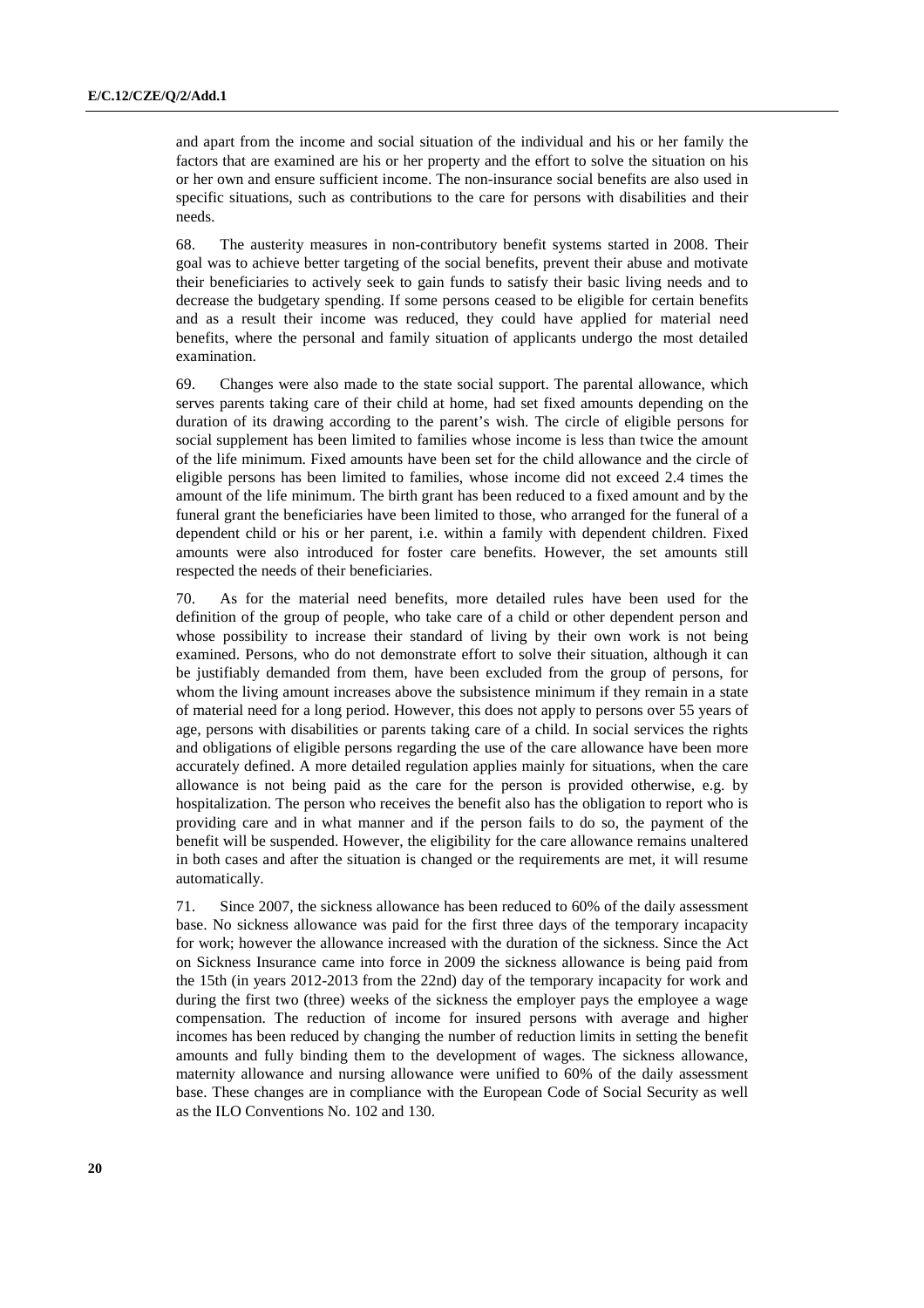72. Further reforms of the social security and social benefits took place in 2011 and 2012. One of the main changes was the abolition of the social supplement, which gradually ceased to fulfil its function and practically became redundant due to the parental benefit. Moreover the number of persons receiving this benefit continuously decreased. Families, who take care of a child or another person with disability, who were the main group of beneficiaries of the social supplement, will no longer have their care allowance reduced while simultaneously receiving parental allowance and therefore may receive the full amount of both benefits. Birth grants are newly paid only for the firstborn child in a family with a low income. As for the parental allowance, the sums that the parent receives in various durations of its drawing have been unified. The rules for sending children into preschool facilities were also loosened, which will help the parents to better coordinate their working and family life.

73. The unemployment benefit has been reduced from 65% to 45% in cases when the individual terminates his employment without serious reasons by giving notice or mutual agreement with the employer. The sickness allowance remained at 60% of the average previous income for the whole duration. The allowance for the care for persons over 18 years of age with mild dependency on care has also been reduced from 2,000 CZK to 800 CZK, which reflects the difficulty and intensity of the care this person needs.

74. Persons with light dependency on care usually live independently and only need occasional help managing their household and personal affairs, which is best provided by a caretaker service, whose costs are limited by law and should still be covered by the benefit. The care allowance has been more precisely targeted as it is designated exclusively to provide care, which helps to fulfil living needs by a previously selected care provider.

75. Since 2012, the child care allowance has been increased by 2,000 CZK for families with children and income that does not exceed twice the amount of the life minimum. Since December 2012 the increase in the care allowance applies to all children aged 4–7 with a heavy or total dependence on care regardless of the family income.

76. The aid to low-income persons and families has been compensated by material need benefits. Also the life and subsistence minimums have increased in 2012, which has been reflected in all income-tested non-contributory benefits. Within the social support the circle of eligible persons for child allowances and maternity grants has been extended. The circle of eligible persons has been extended and benefit amounts have been increased within the material need benefits, particularly the living allowance.

77. The maximum limits of extraordinary immediate aid benefits have been increased and a new benefit has been created for extraordinary immediate aid for families with children who do not have enough funds to cover justified costs of education or leisure activities of dependent children and to ensure necessary activities related to the social and legal protection of children. An important measure is the regular increase of the housing benefit due to the annual increase in the legal limits of housing costs, on which the benefit is based.

78. Regarding the adequacy of measures within the social benefit systems or the efficiency of social transfers it is necessary to state that the Czech Republic belongs to the group of EU member states with the lowest value of the "at risk of poverty or social exclusion" composite indicator. This indicator refers to the situation of people either at risk of poverty, or severely materially deprived or living in a household with a very low work intensity. The share of people at risk of poverty or social exclusion in the Czech Republic was 15.3% at the start of the economic and financial crisis in 2008 as well as in 2011, whereas the EU-28 average was 24.3%. In comparison to 2011, the value increased in 2012 by 0.1 percentage point to 15.4%. The share of persons at risk of poverty, i.e. living in households whose income is less than 60% of the median of the balanced disposable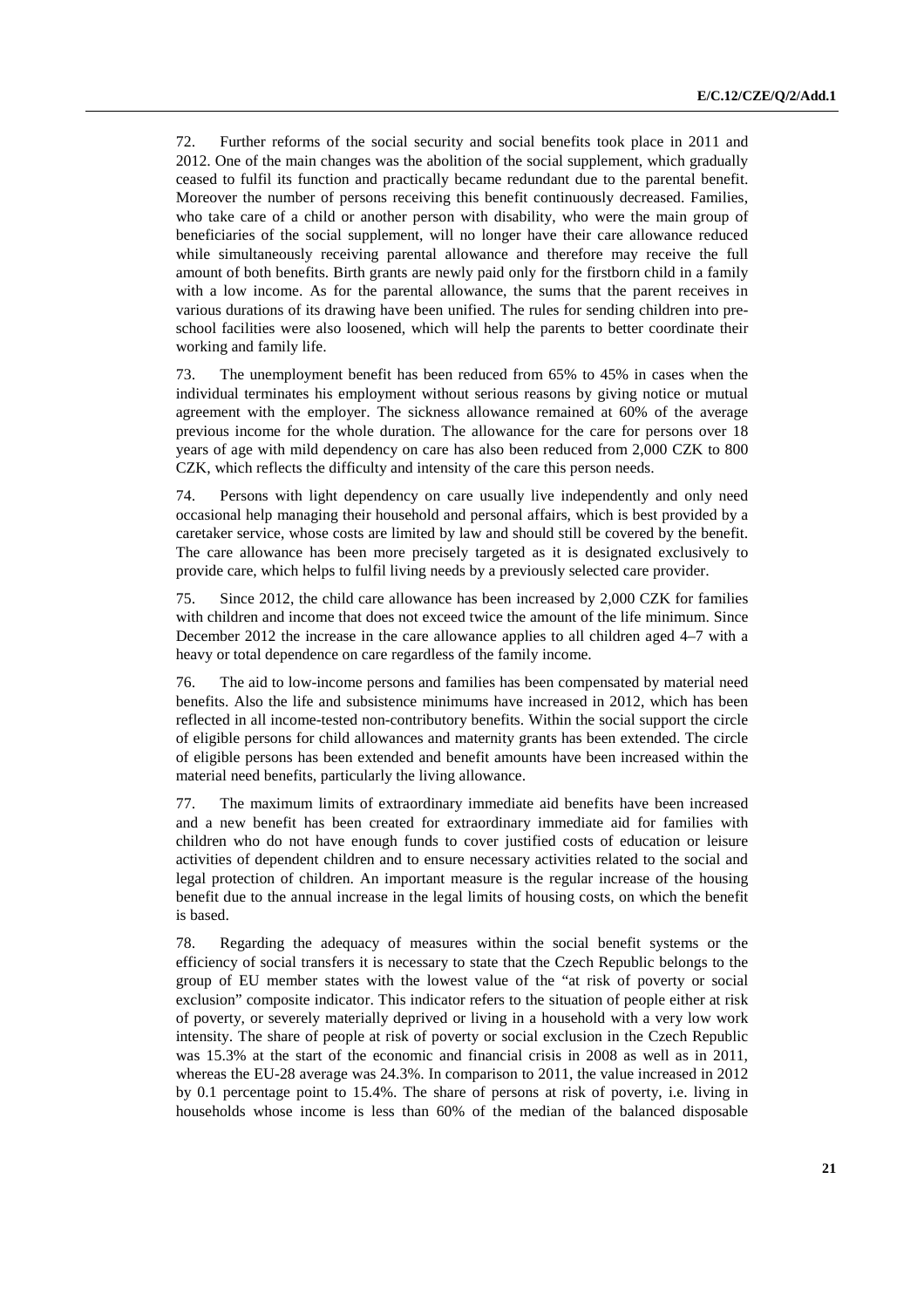income per equivalency (OECD) reached 9.6% in 2009 while the EU average value was ca. 16 %; material deprivation affected only 6.8% of the population (EU 8.8%) and the share of persons living in households with a very low work intensity was 6.8% in 2012 (EU 10%).

### **Article 11 – The right to an adequate standard of living**

#### **Answer to question 15**

79. The Strategy of Combatting Social Exclusion for the period of 2011-2015 contains 71 measures in field of security, education, housing, social services and family, employment and benefit system, which lead to the improvement in the standard of living of disadvantaged and marginalized groups of inhabitants living in socially excluded localities. The Agency for Social Inclusion performs preliminary evaluation of the Strategy's fulfilment. The measures include the adopted Act on Crime Victims, which ensures that they receive aid including e.g. legal counsel. The amendment of the Act on the social and legal protection of children makes it impossible to take a child away from a family due to economic or housing reasons. The Ministry of Regional Development incorporated in its methodological instructions on public procurements a procedure for issuing socially responsible public procurement with the obligation to employ at least 10% long-term unemployed when working on a public procurement order. In the field of education changes have been prepared, which are described further in the answer to question 21. The Strategy is currently being evaluated and works on its update for 2016–2020 will begin during 2014.

80. When it comes to ensuring an adequate standard of living the Strategy focuses primarily on offering a range of various forms of social housing. The Strategy proposes to target both the current and the future public programmes on development, procurement and reconstruction of social flats and develop alternative tools of social housing such as training housing, non-profit social housing or guaranteed housing. The Strategy orders to take into account the needs of socially excluded persons or persons threatened by social exclusion within a comprehensive solution of social housing. Further information regarding these tasks is provided in the answer to question 5. Subsequently programmes should be created to support social housing. The Strategy also orders the Agency to implement the pilot projects of guaranteed housing, which reduce the risks that the flat owners take when they rent their flats to low-income groups by arranging that in case the tenant fails to pay the rent, the obligation to pay the rent is transferred to a NGO or municipality, which conducts social work with the tenant. The aim of the pilot project is to create a methodology of the cooperation of the flat owners, municipalities and NGOs and testing the suitability of current subvention titles or a possibility to propose partial adjustments. The pilot programme is currently running in three localities in about 15 flats with three households being included in this programme so far.

81. In compliance with the recommendations from the EU the Czech Republic also adopted a comprehensive framework Strategy of Social Inclusion 2014–2020 in January 2014. The Strategy describes priority topics for the Czech Republic in the area of social inclusion of persons until 2020 and for drawing funds from the Czech Republic's public budgets as well as for the use of the European Structural and Investment Funds. The aim of the Strategy is to contribute to the fulfilment of the national goal to reduce poverty and social exclusion, maintain the limit of the number of persons at risk of poverty, material deprivation or living in households with very low work intensity until 2020 at the level of 2008 and strive to reduce the number of these persons by 30,000. The Strategy will be a framework document for all other strategic documents in the field of social inclusion, which will elaborate on its tasks and implement them. Concerning housing, the Strategy, as a follow-up to the Concept of Housing until 2020, presents the task to ensure local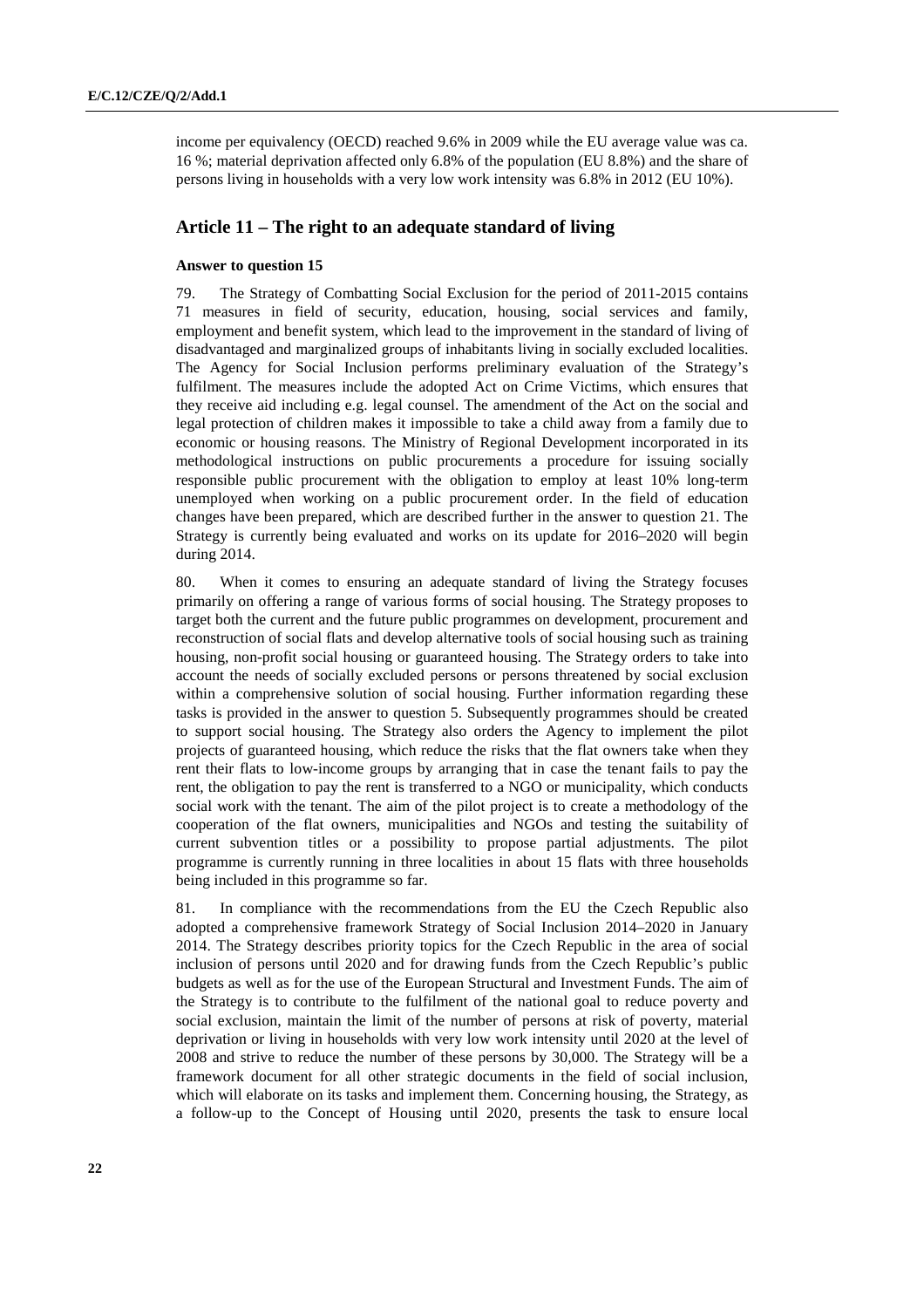availability of standard housing in flats for persons endangered by loss of housing or after the loss of housing by legally defining the roles of the state and municipalities and providing funding for social housing. The law should also regulate the access of persons to social housing as well as its forms and standards. Motivational tools should be created to provide higher involvement of private flat owners in social housing as well as programmes for prevention of loss of housing and programmes of social work to access and keep adequate housing. The state should also develop and support the programmes of material aid for socially excluded persons or those at risk of social exclusion.

#### **Answer to question 16**

82. On the topic of forceful eviction, the Czech Republic states that all forms of housing, be it flat ownership, rental, sublease or accommodation are regulated by the law so that the owners and users of the flat are protected as much as possible against unjustified eviction and other inappropriate interferences with their rights. Similarly to the ownership of other property, the ownership of a house or flat is protected at the constitutional level by the Charter and at the legislative level primarily by the new Civil Code, which enables the restriction or appropriation of the ownership of a house or a flat only in public interest, which cannot be satisfied otherwise and then only according to a law and for monetary compensation which is appropriate to the manner in which the property was affected by these measures.

83. The reasons for appropriation are defined in the law as a publicly beneficial construction of a transport or technical infrastructure, reduction of the risk of flood or other natural disasters and securing of ecological stability and protection of archaeological heritage, constructions and measures to ensure defence and security of the state and rehabilitation of a territory. Each appropriation is strictly judged within administrative proceedings, must be preceded by an attempt to reach mutual agreement and is subject to judicial revision. The owner also has the right for judicial protection from any interference with his or her property from other parties such as e.g. forced eviction or occupation of the property, in which case he or she can petition the court to stop the interference with his or her rights (e.g. by enabling renewed use or the clearing of the property). Another possibility to interfere with the enjoyment of the right of ownership is the decision of authorities within construction proceedings, which may order a temporary or permanent vacation of the building or its removal, if due to its faulty condition the building poses a risk to the health of persons or animals, security, environment or the property of third parties. However, the owner is not entitled for any compensation for a removed building.

84. The rental of a flat is also comprehensively regulated in the new Civil Code. The tenant is protected as the Code provides an exhaustive list of reasons for termination of the tenancy. These are mainly a gross violation of the tenant's obligations, conviction for a crime against the owner or other tenant or the vacation of the flat due to the subsequent necessary steps in public interest that will make it impossible to use the flat or when there is another serious reason for termination of tenancy. The reason could also be the need of the owner to use the flat himself or to let a close person use it. The notice period is 3 months; however in cases of a particularly serious violation of the tenant's obligation the tenancy can be terminated without notice,. The particularly serious violation is primarily the failure to pay the rent and other costs of housing for a period of at least three months, causing damage to the flat or house or persons living in it or use of the flat in violation of the tenancy agreement. The notice must always be in writing and must always specify the reasons for the vacation and contain information about the tenant's right to appeal against the notice for judicial review of the justification of the notice, otherwise it is invalid. The notice must be delivered to the tenant and the notice period then starts on the first day of the following calendar month. The tenant may defend against an unjustified notice by submitting an appeal for judicial review of the notice to a court within two months from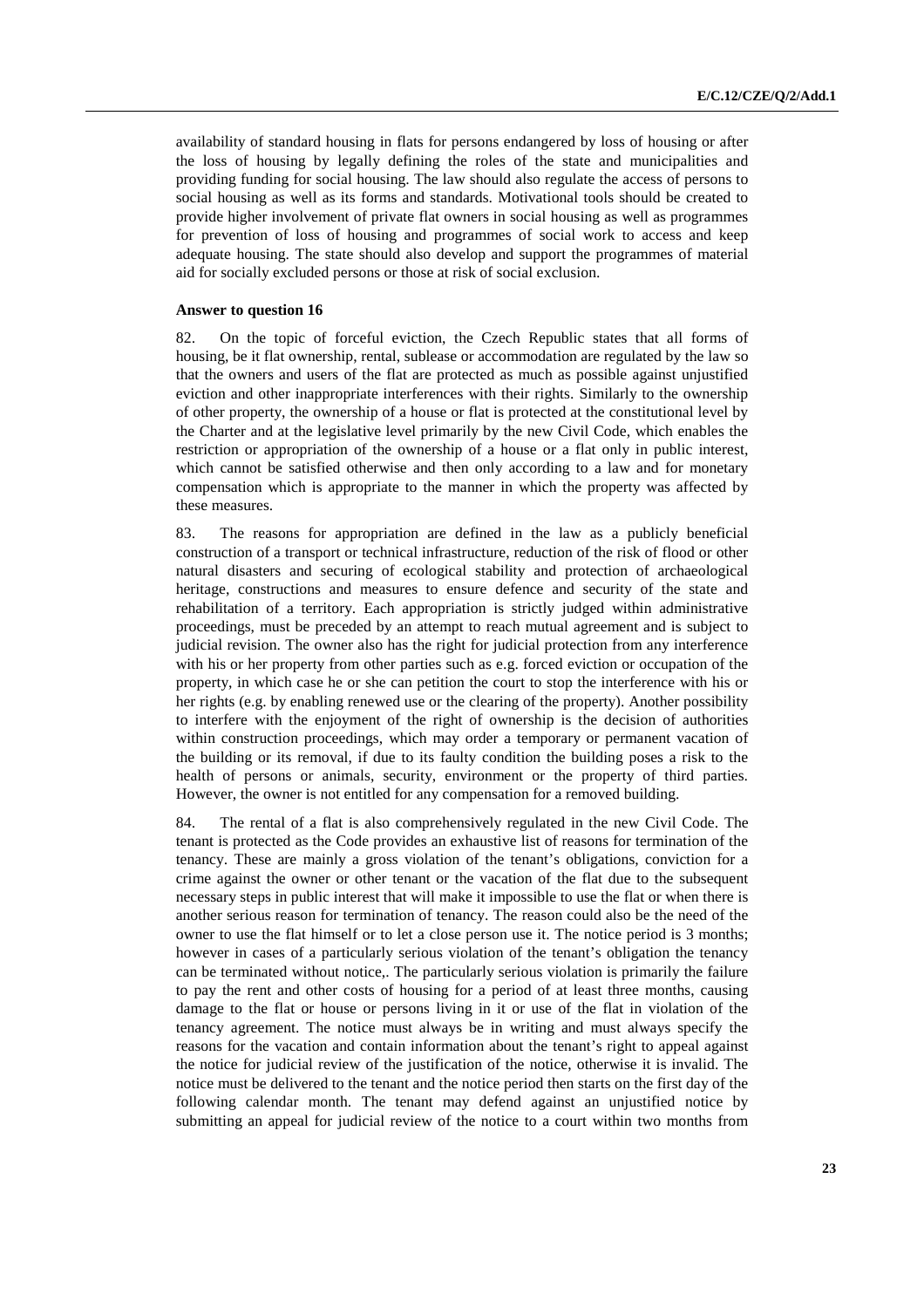receiving the notice. The new Civil Code does not regulate the claim for housing compensation and each tenant has the opportunity to find appropriate housing in the free market or in the future system of social housing, which is currently being created.

85. The Civil Code also protects the tenants and the persons living with him in the flat by ensuring that in case of the tenant's death the tenancy transfers to these persons, if they lived with the tenant in the flat as of the day of his death and do not have their own flat. In case of the closest family of the tenant the tenancy transfer is automatic, in case of other persons the owner must agree with it. Such tenancy lasts for another two years, unless the person in question is an elderly person over 70 years of age or an underage child, who has the right to live in the flat until his or her 20th birthday. This however does not apply for service flats tied to a certain employment and for special purpose flats designated for persons with disabilities, as in these cases the owner has the right to ask the bereaved persons to leave the flat within three months in order to make the flat available for use by other entitled persons from the target group.

86. According to the Czech legislation the interpretation and application of a regulation must not be in conflict with good manners and must not lead to cruelty or callousness that insult common human feelings. All legal actions specified above are only enforceable if its result will not be in conflict with good manners. Therefore even in the case that the tenant has to vacate a flat, he can appeal against a violation of good manners. This is also applicable if a court order has been issued to vacate the flat. The tenant may also propose to postpone the execution of this order if he finds himself through no fault of his own in a position, where the immediate execution of this order would have especially unfavourable impacts on him or her or his or her family members and the owner would not suffer any serious harm due to the postponement. There are cases of the postponement of the order as well as cases where the order to vacate of the property was dismissed due to the conflict with good manners.

#### **Answer to question 17**

87. The main outcome of the project "Strategy of Social Inclusion of the Homeless in the Czech Republic", which ended in 2007, was the creation of the Czech version of the European typology ETHOS with added national subcategories related to the reality of the Czech society. A survey was conducted within this project regarding the provision of healthcare to the homeless, the results of which were published in the publication Healthcare for the Homeless. The project also focused on employment issues. The survey found out that over 80% of the homeless users of the asylum houses actively search for employment. Frequent barriers in the search for employment are indebtedness, low education, prejudice, loss of working habits and poor health condition. The project also set requirements for information necessary to fulfil the strategic goals in working with the homeless.

88. The results, including those of the above mentioned project, were used for the creation of the first Concept of Prevention and Solution of Homelessness in the Czech Republic until 2020, which the government approved in August 2013. The Concept's goals and measures target four key areas: access to housing and social services, access to healthcare, awareness, participation and cooperation. The key of the Concept is to support the access of these persons to services and resources including the increasing of awareness and cooperation of all participants and thus provide help to people without a home or those that are at risk of losing it.

89. In many ways the Concept follows up on the already described documents related to social housing. The tools used in dealing with the homeless persons and people at risk of losing their homes will be primarily social field work, which shall promote prevention and possibilities of social integration of the homeless so that they can return to normal life with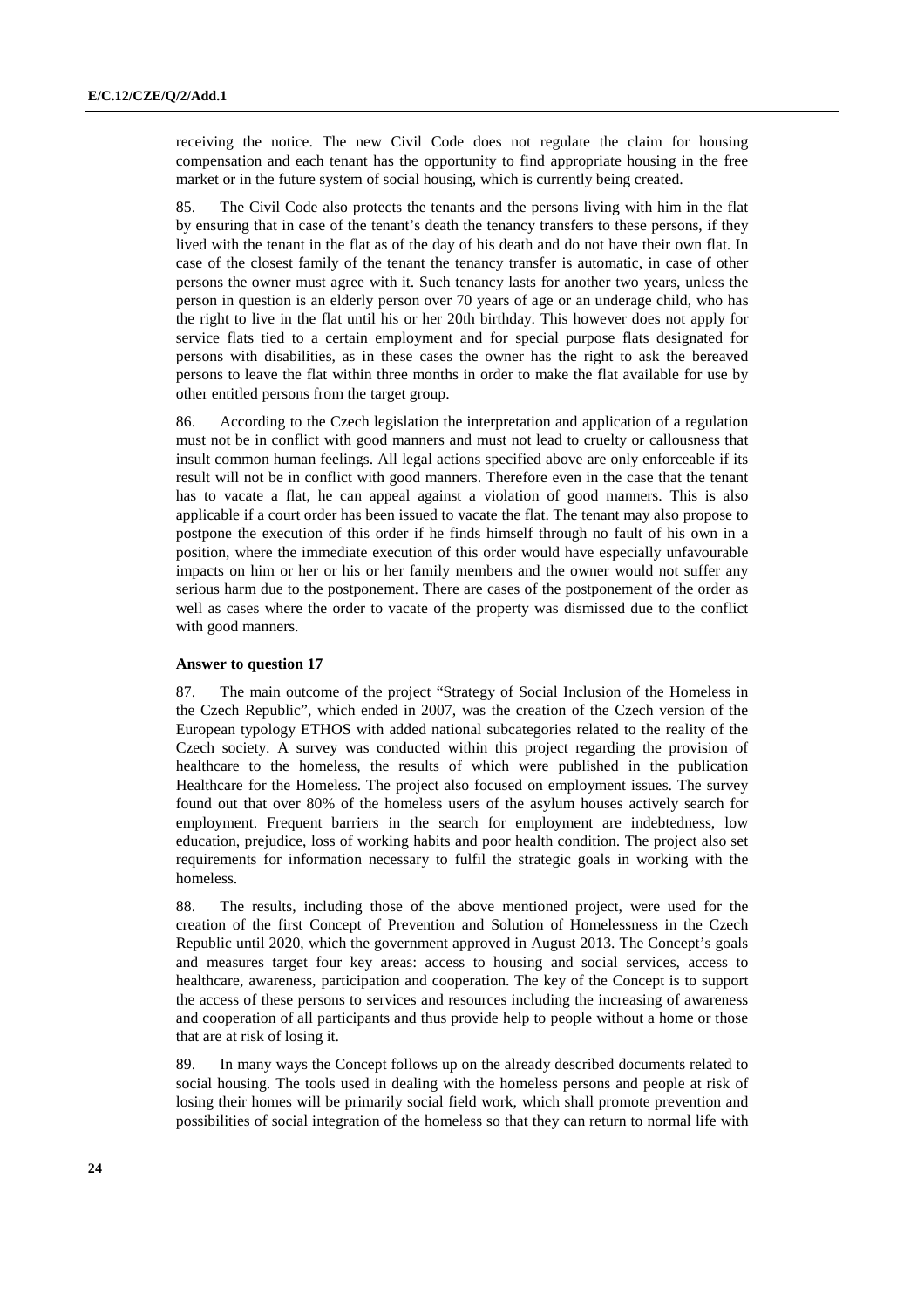standard housing. Maximum support will be provided to each person via a stable network of social services including prevention, services for families and children, healthcare services, employment services etc. and with the help of these services they can reach supported housing and then finally independent housing. The goal of all policies leading to the solution of homelessness is to keep or find housing, not shelter or accommodation. Other necessary steps are to improve the efficiency of social work at the local level and to create a methodology for social workers regarding the multidisciplinary cooperation with other relevant parties. Within prevention the social work will focus primarily on the support of anti-debt counselling, counselling regarding the possibilities to receive social benefits, legal aid and other types of assistance.

90. Changes regarding notices and evictions or debt payments or implementation of new tools of financial aid to persons at risk of losing their homes or to homeless people will be also considered. Various types of social services, e.g. for elderly persons or persons with disabilities will also be open to the homeless including homeless families, for which temporary low-threshold facilities will be established. Social services should focus not on target groups, but on specific needs of all users. The goal is that no group, including the homeless as well as those at risk of losing home, should leave the system. Both the central and the local authorities should participate in the system of healthcare for the homeless in field low-threshold facilities. Both the field social workers and the doctors and other medical staff should be educated in how to deal and communicate with the homeless. The Fund for European Aid could be used to provide food aid as a prevention of malnourishment and deteriorated health condition of the homeless. The Czech Republic will focus on thorough mapping of homelessness, survey and education of the state authorities and the public in this issue. After properly analysing homelessness it will be possible to propose measures targeted at specific groups of the homeless.

### **Article 12 – The right to physical and mental health**

#### **Answer to question 18**

91. The Act on Health Services regulates the rights of patients including cases, where it is possible to provide health services without the consent of the patient or his legal representative and also when it is possible to proceed with involuntary hospitalization. The reasons for involuntary hospitalization are the condition of the patient, which requires acute treatment and does not enable him to express his consent, a mental disorder or other state that presents serious and immediate threat to the patient or his surroundings, which cannot be averted otherwise, or a court decision on protective care, quarantine or a necessary examination. Without the patient's consent it is only possible to provide necessary medical treatment to preserve his health or life in cases, when his condition does not enable him to express consent, or medical care necessary to treat a serious mental disorder. Similar rules apply for patients who are underage or deprived of legal capacity with the exception that the reason for their hospitalization could also be a suspicion of their ill-treatment, abuse or neglect. The new Act also stipulates an administrative penalty for unjustified interference with the patient's rights including sanctions. The victims are also entitled to compensation of damages and non-pecuniary damages.

92. Each involuntary hospitalization and each restriction of the patient's movement or contact with the outside world must be reported by the provider of the health services to the court within 24 hours. The court then judges its justification. The hospitalized person has the right to be heard in the proceedings and to propose evidence. Apart from the hospitalized person the court also hears the attending physician and other persons upon the hospitalized person's request and within 7 days decides on the justification of the hospitalization. The hospitalized person must be notified about the decision and has the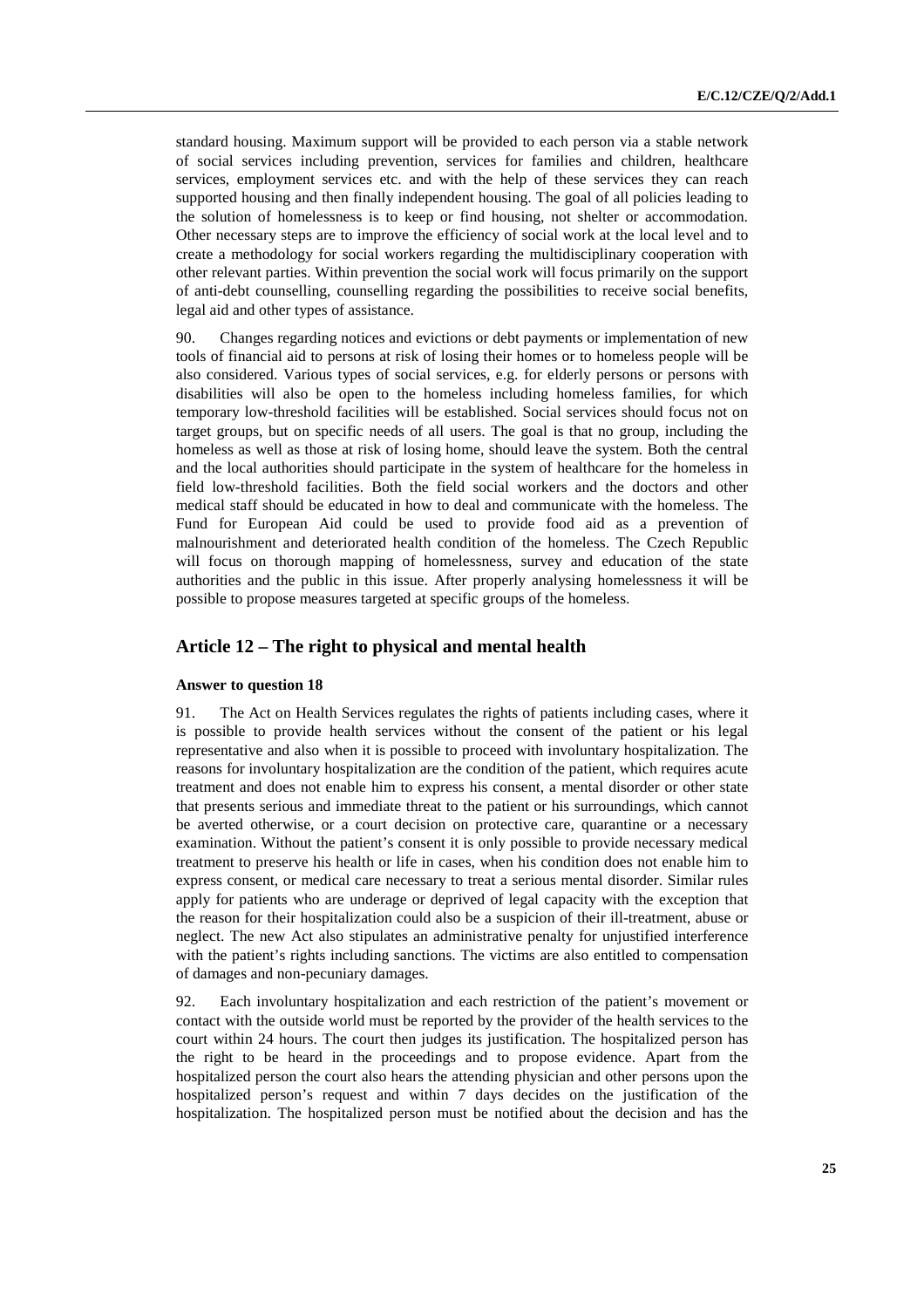right of appeal, in which case the court must decide within 1 month. Then, based on an independent expert opinion, the court decides within three months, whether further hospitalization is justified, whereas the maximum validity of the decision is 1 year. The hospitalized individual, his or her close persons or representatives have the right to petition at any time for his or her release from the facility. Since 2012 the person's guardian can no longer give consent with hospitalization. The hospitalized person also has the right to state the unlawfulness of his or her hospitalization even after the release in order to be able to claim compensation.

93. The psychiatric care in the Czech Republic is currently organized as follows. In 2012 there were 18 psychiatric sanatoria for adult patients with 8,847 beds, of which 188 beds were set aside for children patients, and three sanatoria exclusively for children with 250 beds. The total capacity of psychiatric departments in hospitals was 1,260 beds. Of the total amount of 9,254 beds, 3,000 were designated for acute care, i.e. approx. 30%, which is in compliance with the recommended ratio of acute and subsequent care beds (30:70); however acute care is often provided by psychiatric sanatoria without the suitable equipment for this kind of treatment. Ambulatory psychiatric care was provided by 30 psychiatric departments in hospitals. More data are included in Annex 9.

94. The majority of the psychiatric care is provided in psychiatric ambulances, where 2,834,000 examinations were performed and 578,413 patients were treated in 2012. In the Czech Republic there are 789 ambulatory psychiatrists funded predominantly from the public health insurance via payments for medical procedures. The statistics show that the increase in the number of patients with mental illnesses seeking ambulatory treatment is multiple times higher than the increase in the number of psychiatrists, who should provide this type of treatment. The long-term contact and relationship of the patient with the ambulatory psychiatrist allows the continuity of the patient's psychiatric care and sufficient mutual communication. However, the current system leads rather to an emphasis on quantity of procedures than their quality. Therefore in the future it is necessary to significantly improve and develop the intermediary care and psychotherapy by qualified psychiatrist and clinical psychologists and socio-psychiatric services, particularly specialized ambulances and emergency psychiatric aid in the field.

95. Ensuring the access to adequate mental health care is the dominant subject of the Strategy of the Reform of Psychiatric Care for the period 2014-2020, which has been prepared in compliance with the WHO Comprehensive Mental Health Action Plan 2014- 2019. Currently the core of the provided care for the mentally ill is in the institutional environment and ambulatory care is covered by an often insufficient network of ambulatory specialists. One of the goals of the planned reform is the systematic development of community care. The main goals of the Strategy include the improvement of the quality of psychiatric care by a system change in the organization of its provision, the restriction of the stigmatization of mentally ill persons and the psychiatry in general, the improvement of the efficiency of the psychiatric care by early diagnosis and identification of the patient's problems, the satisfaction of users with the provided care due to its increased efficiency and humanization, the extended interconnection of medical, social and other follow-up services and the successful and full integration of mentally ill persons into society primarily by improving the conditions of their employment, education, housing etc. The Strategy primarily proposes the establishment of special Centres of Mental Health as a new form of psychiatric care with connection to the social sphere and measures leading to the extension of the network of providers of psychiatric care, including the follow-up services and restructuring of the bed care to achieve its better accessibility. This way the psychiatric care will be incorporated into the system of comprehensive care for the patient and his or her health and social development. Emphasis will be on the education of experts in new methods of treatment, care, rights and approach to patients and their integration into the normal life via cooperation with other actors such as social workers, family etc. The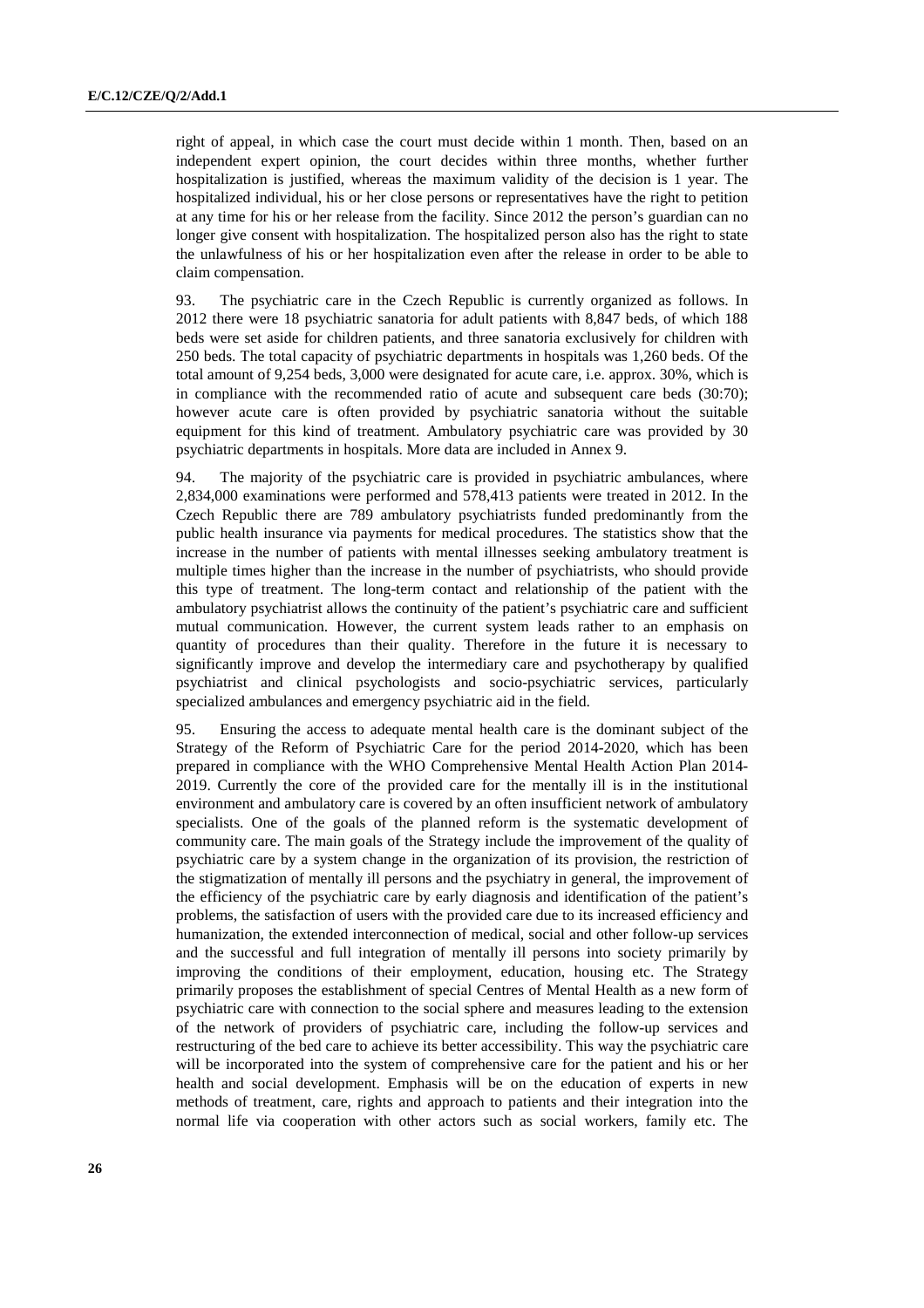improvement of material equipment of the sanatoria and the conditions in them will be also important as well as education of the general public about the subject of psychiatric care and its patients and psychological problems in the society in general.

#### **Answer to question 19**

96. The Czech Republic has a complex system of services for persons addicted to addictive substances. These are both social and health services, which provide a variety of care, counsel, treatment and re-socialization to the addicted persons. The system encompasses all elements from services for drug users to reduce the damage related to drug use to ambulatory and residential treatment programmes and re-socialization programmes.

97. The provided services include low-threshold programmes that provide "harm reduction" services (replacement of injections, medical treatment, testing for infection diseases related to drug use, information, social and healthcare counselling and motivational training). These are field programmes that work with the drug users directly within the drug scene environment and contact centres that provide counselling related to treatment and counselling for the addicts' parents and close persons. The Czech Republic has a system of ambulatory psychiatric facilities specializing on the treatment of addictions, which provide ambulatory treatment to persons addicted to tobacco, alcohol and other addictive substances or to pathological gamblers.

98. The substitution treatment, based on the prescription of substances that substitute the original addictive substance, is also available in the Czech Republic in an ambulatory form. Another form of ambulatory treatment are the day-care centres, which provides daily nonbed care to persons addicted to alcohol and other substances, whose condition requires daily care without the necessity to remove them from their environment. The residential treatment has the form of e.g. detoxification, which is aimed at managing the withdrawal effects or the intoxication with an addictive substance of patients, who do not require subsequent hospitalization. In case of the follow-up treatment it is possible to use the shortor mid-term institutional care in medical facilities with duration of up to 6 months. Another variant of the residential care is treatment in therapeutic communities with a programme of treatment and subsequent re-socialization, which takes place both in medical and nonmedical facilities and lasts for 6 to 15 months. After the treatment ends it is possible to continue within the programmes of follow-up care. The follow-up treatment programmes in the Czech Republic provide psychotherapeutic services, relapse prevention, social work or even opportunities for re-qualification. These programmes may be supported with sheltered housing, which enables social stabilization in the form of temporary housing.

99. All these services are certified so that they are provided in compliance with the appropriate standards. As of the end of June 2013, 156 programmes had valid certification within nine categories: Detoxification, Field Programmes, Contact and Counsel Services, Ambulatory Treatment, Stationary Programmes, Short- and Mid-Term Institutional Care, Residential Care in Therapeutic Communities, Ambulatory Follow-Up Programmes and Substitution Treatment. Special treatment is available for drug addicts in prisons in the form of drugless zones, specialized treatment departments and counselling services provided by NGOs in prisons. Attention is also focused on the treatment and care for persons infected with HIV and those with AIDS and HCV, including injection users. There is also a range of self-help activities and counselling telephone and internet lines. More data are listed in Annex 10.

100. The coordination of the anti-drug policy is the task of the Government Council for Drug Policy Coordination. The key document is the National Strategy of the Anti-Drug Policy for the period 2010-2018, which is implemented through action plans with the current one being for the 2013-2015 period. The key objectives of the Strategy are the reduction of the drug abuse rate, particularly among the youth, by restricting the availability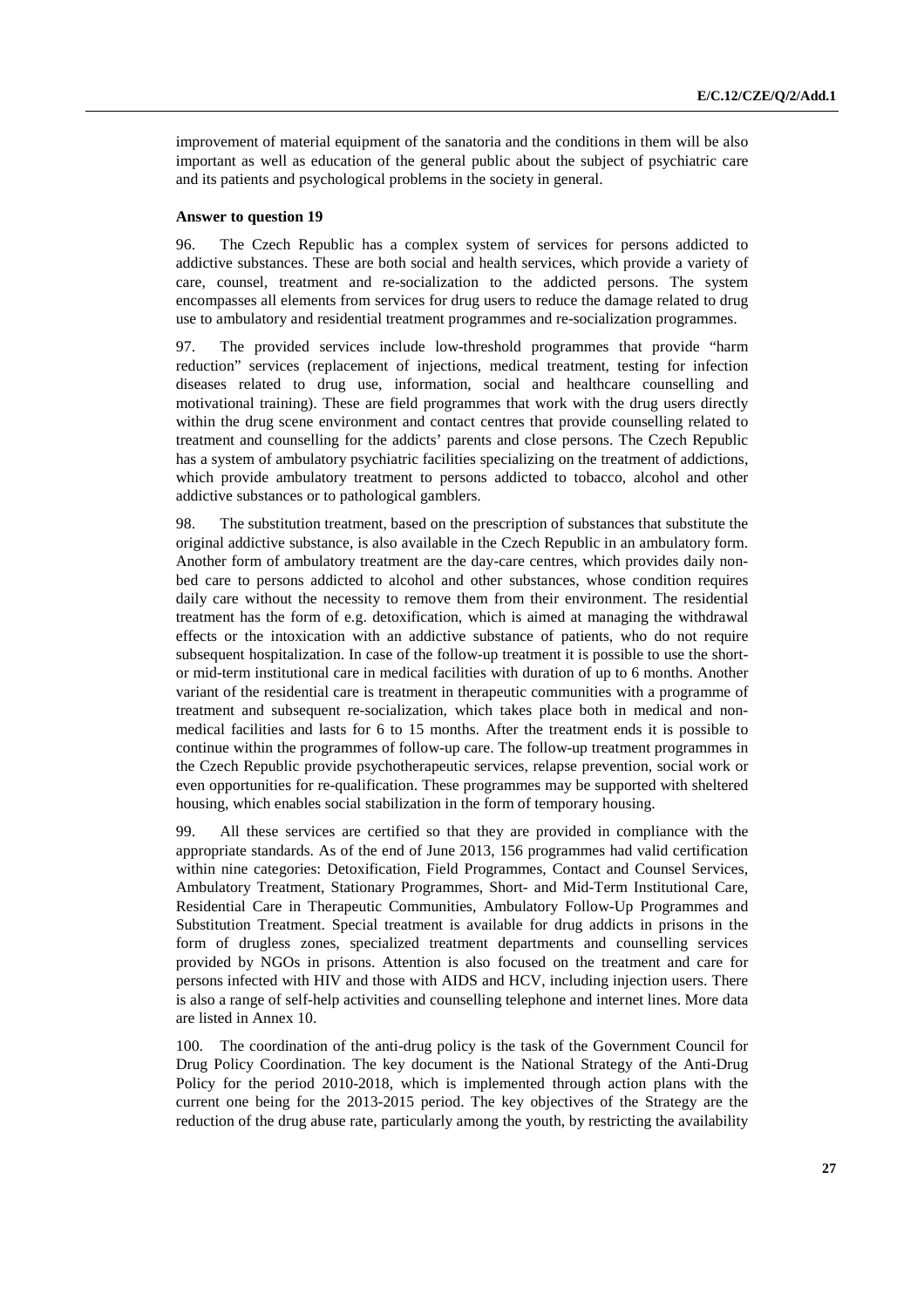of drugs via regulation of the market, supervision and criminal repression, treatment and social integration of drug users into society, elimination of negative effects of drug abuse and reduction of the risks related to the drug use for individuals and the society. The action plan deals with both the legal and illegal drugs as well as other forms of addiction such as gambling and focuses primarily on the availability of high-quality treatment and other services for drug addicts, prevention of drug abuse mainly among the youth through preventive activities in schools as well as the training of doctors to diagnose and treat addiction symptoms. The previous plan helped to create new methodologies and educational programmes for prevention and work with drug addicts as well as informational materials for the treated persons or persons who come into contact with drugs (e.g. operators of entertainment businesses). Attention still focuses on the regulation of stricter restrictions of the youth's access to alcohol and tobacco and on education in this issue. A Concept of the Network of Specialised Addictology Services is gradually being created since 2012, which newly defines types of health services for drug users and addicts. The situation in the area of drug use is analysed in annual reports.

## **Articles 13 and 14 – The right to education**

#### **Answer to question 20**

101. The education of foreigners in the Czech Republic follows the same rules as the education of Czech citizens. EU citizens and their family members have access to free education under the same conditions as the Czech citizens. Other foreigners have access to primary education, school meals and leisure-time education during their stay. Therefore the state does not prevent any foreigners from fulfilling the compulsory primary education. The access to secondary and higher education is tied to the legality of the stay in the Czech Republic, i.e. is only available to foreigners who legally reside in the Czech Republic. The access to pre-school education, elementary art education or language education is only available to persons authorized to stay in the Czech Republic for a period of more than 90 days or for research purposes or if they are asylum seekers, persons enjoying subsidiary protection, seekers of international protection or persons enjoying temporary protection. The eligibility for access to education also applies to the family members of these persons. The access to tertiary education is not limited in any way as the conditions for admitting foreigners to university education must comply with the Czech Republic's international obligations. If the foreigner does not fall under the above specified categories, he or she is granted access to education, nevertheless different conditions might apply.

102. The education in the Czech Republic is usually provided in the Czech language. If the foreigner does not have the command of the language, he or she has the right to free preparation for the incorporation in elementary education including the teaching of the Czech language, which is adjusted to his or her needs. He or she can also petition for exception from the Czech language entrance exams. University education may also be provided in a foreign language; however in that case it is considered an extra service and a fee is charged.

#### **Answer to question 21**

103. The Czech Republic is aware of the problems within inclusive education. The Czech Republic adopted the National Action Plan of Inclusive Education in 2010 following the decision of the European Court of Human Rights in the case D.H. and others v. the Czech Republic. The goal of this Action Plan is to increase the rate of inclusive education and act preventively against social exclusion of individuals and groups.

104. In order to fulfil this plan changes were proposed to the regulations on pedagogical and psychological counselling and on education of children with special educational needs.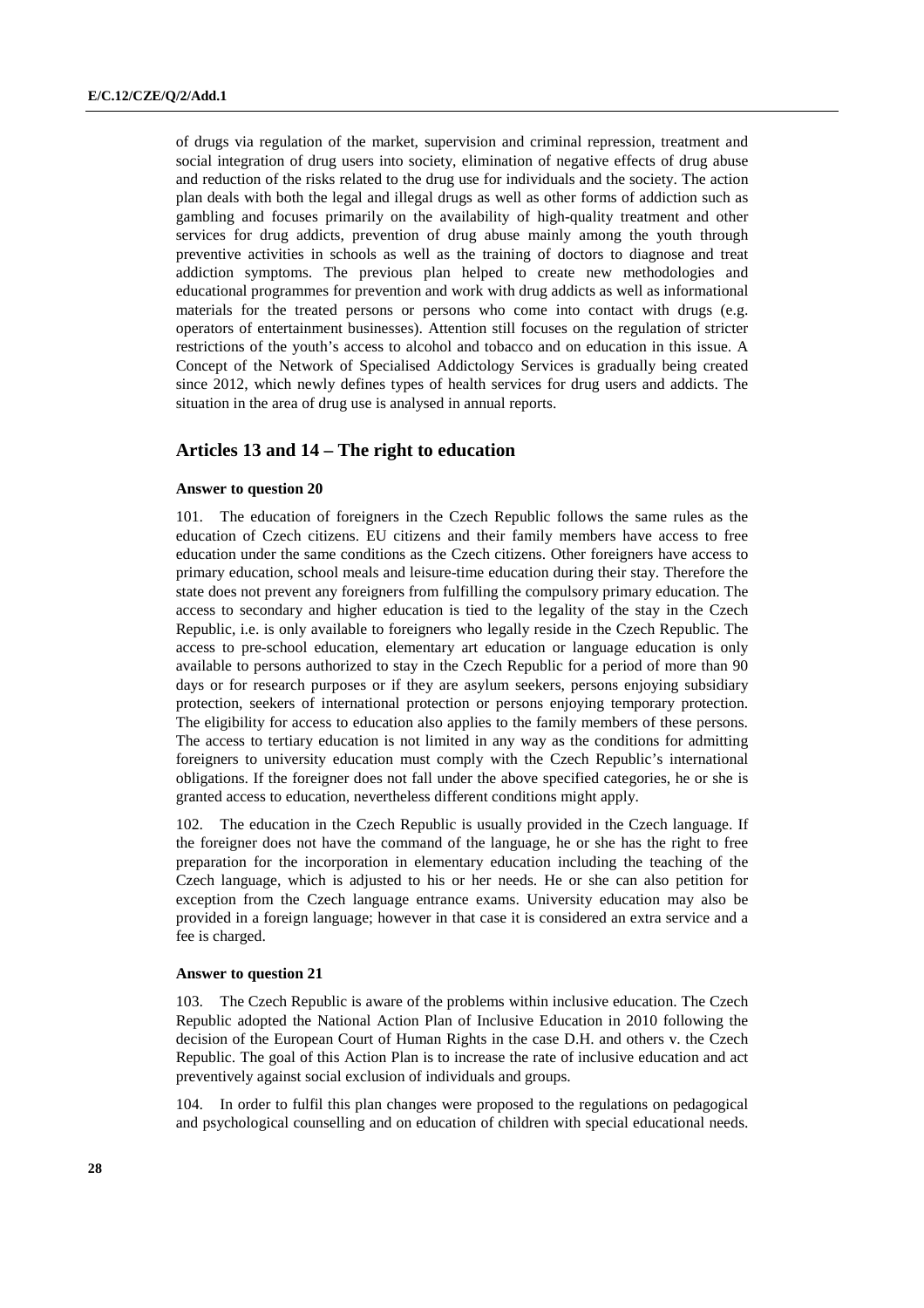The recommendation to place a pupil into a programme for children with disabilities may be issued for a maximum period of one year. The pupils and their parents must be informed about the right to request additional counselling at any time. The conditions for placing a pupil into special education are always the recommendation of a school counselling facility along with the proposal of specific support measures, discussion of this recommendation with the pupil and his parents in order for them to understand its meaning and the informed consent of the parents. A pupil without disability cannot be educated within an educational programme for pupils with disabilities. A pupil without disability, who is physically or socially disadvantaged and who fails at the mainstream school over a long period of time and generally fails to cope with the mainstream education even with the use of all previous support measures, can be temporarily educated in a class established for pupils with disabilities; however according to the standard education programme of a mainstream elementary school. His or her stay in this class is restricted to a 5-month period, whereas he remains a pupil of the original school and is under the supervision of a pedagogicpsychological counselling centre, which recommends further steps in education and checks whether the reasons for the special education regime persist. Education is therefore always provided according to an appropriate educational programme based on expert assessment of the pupil's needs and an informed consent of his legal representatives.

105. The Ministry of Education, Youth and Sports also tries to support these changes by methodological guidance and education of teachers, school headmasters, psychologists and other pedagogic staff in counselling facilities in order for them to gain competences for work with pupils with various educational needs. The Ministry published interpretations and comments to the new regulations on its website. The Methodological Recommendation for Ensuring Equal Opportunities in Education of Socially Disadvantaged Children has been issued in 2010, which is based on the analysis of diagnostic tools and contains a set of specific recommendations for schools on how to support the educational success of socially disadvantaged pupils and create environment that is open to these children as well. It recommends concrete diagnostic procedures, which eliminate the risk of the distortion of the result in case of socially disadvantaged children. Thanks to the Centre for Support of Inclusive Education project and its regional centres it has been possible to support more than 340 elementary schools, where school psychologists and special teachers help pupils with their integration into the mainstream education. A network of 6 regional facilities with nationwide sphere of activity has been created within this project. The National Institute for Further Education organized a number of pedagogic courses for teachers with the aim to improve their competences in the area of inclusive education.

106. The Ministry of Education, Youth and Sports tasked the Czech School Inspectorate with the investigation of the impact of the above mentioned changes. The Czech School Inspectorate will focus on checking of how the practical elementary schools and school counselling facilities dealt in practice with the above mentioned changes in regulations. The Czech School Inspectorate's topical report "Process of Transformation of Former Special Schools in the Academic Year 2011/2012" was published in July 2012. The share of Roma pupils, who were educated according to the programme for pupils with mild mental disabilities, was estimated to be 26.4%, which is 8.6% lower than in 2009/2010.

107. The Ombudsperson's survey aimed at mapping the ethnic composition of pupils of selected former special schools was completed in 2012. The data on the ethnicity of the pupils has been provided by using two methods of gathering data – the observation method and the method of identification based on indirect criteria. The survey provided evidence that the Roma pupils are significantly overrepresented at the former special schools, which are now labelled as practical elementary schools. By using the observation method the Ombudsperson's staff identified 32% of Roma pupils at the monitored schools. The qualified estimate of the teachers reached 35%. Another survey was conducted by the Czech School Inspectorate in 2013. This survey included 483 schools which have more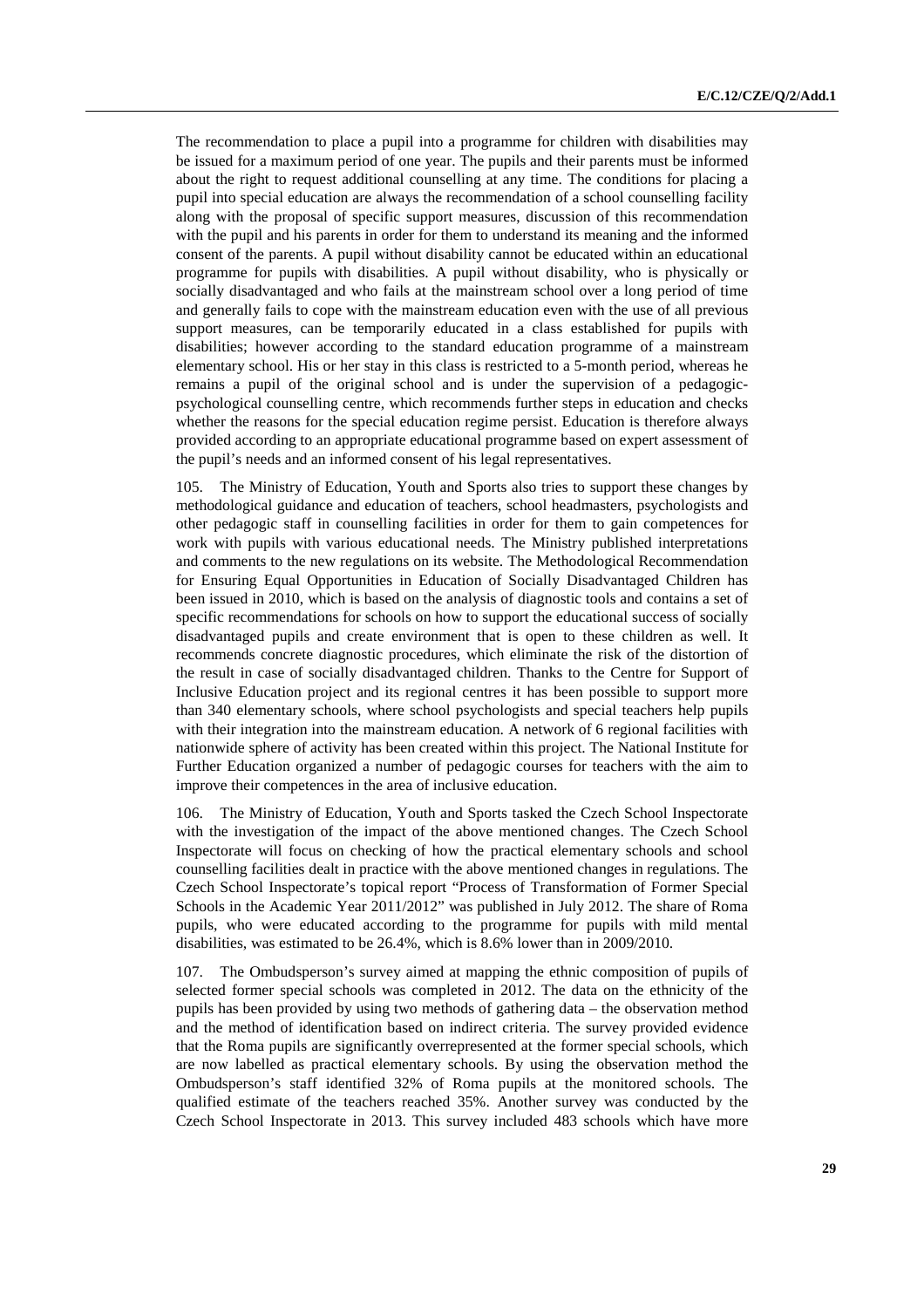than 5 pupils diagnosed with slight mental disability. The information about the number of Roma pupils in educational programmes was gathered based on qualified estimates of the school headmasters together with the class teachers. According to the findings almost 4,000 of the 15,000 pupils with mild mental disability were of Roma origin, which corresponds with their 28.2% share in the number of these pupils. These results confirm the decreasing trend in the number of pupils of Roma origin placed in the adjusted educational programmes. More detailed information regarding the representation of Roma pupils in schools can be found in Annex 11.

108. At the end of 2012, the Ministry of Education, Youth and Sports prepared an Action Plan to Fulfil the Decision in the Case D.H. and Others vs. the Czech Republic. The aim of the Action Plan was to adopt measures, which will eliminate procedures that could be the source of segregation of Roma pupils in education. The Plan proposes to implement a register of the pupils who are educated within the Framework Education Programme for Elementary Education – Annex Regulating the Education of Pupils with Slight Mental Disability and to ascertain the number of Roma pupils who are being educated within this Programme. This Annex should be reviewed as well as the tools for diagnosing slight mental disability so that they take into account social and cultural differences. The implementation of supervision of the diagnostics and counselling facilities is also related to this. The education of pupils without disabilities at schools for pupils with disabilities should be completely prohibited including the temporary diagnostic stays, which will be substituted by diagnostic observations in the original environment. The purpose of preparatory classes should also be reviewed. The funding of the primary schools should favour the education of socially disadvantaged pupils in normal classes rather than their transfer to special schools. An expert forum has also been established at the Ministry of Education, Youth and Sports, which will focus on matters of equal opportunities in education.

#### **Article 15 – Cultural rights**

#### **Answer to question 22**

109. The term socioculturally disadvantaged environment had been used in the Employment Act until 2012 and described one of the groups of job applicants, who should receive special attention within the AEP. This primarily meant the creation of individual action plans as described above, intensive application of AEP tools based on these plans and their regular updates and evaluation. Similarly to other categories this category was part of a demonstrative list of groups, which the labour authorities should focus on; however they did not have the obligation to limit their care exclusively to these groups and of course had to pay proper attention to every applicant. The amended Employment Act, effective since 1st January 2012, abolished this demonstrative list, which in practice seemed to be rather limiting. The amendment leaves the original criteria, based on which increased care is provided to applicants, such as health condition, age, child care or other serious reasons and newly implements the possibility for the applicant to ask for an individual action plan at any time. This enables the Labour Offices to adopt a more precisely targeted approach to the needs of the job applicants. In other areas such as housing or education the persons from socioculturally disadvantaged environment may use the support tools described above.

#### **Answer to question 23**

110. The Act on the Rights of Minorities declares in its preamble the will to protect, respect and guarantee the rights of minorities and defines individual rights of members of national minorities. These are the free choice of allegiance to a national minority, the right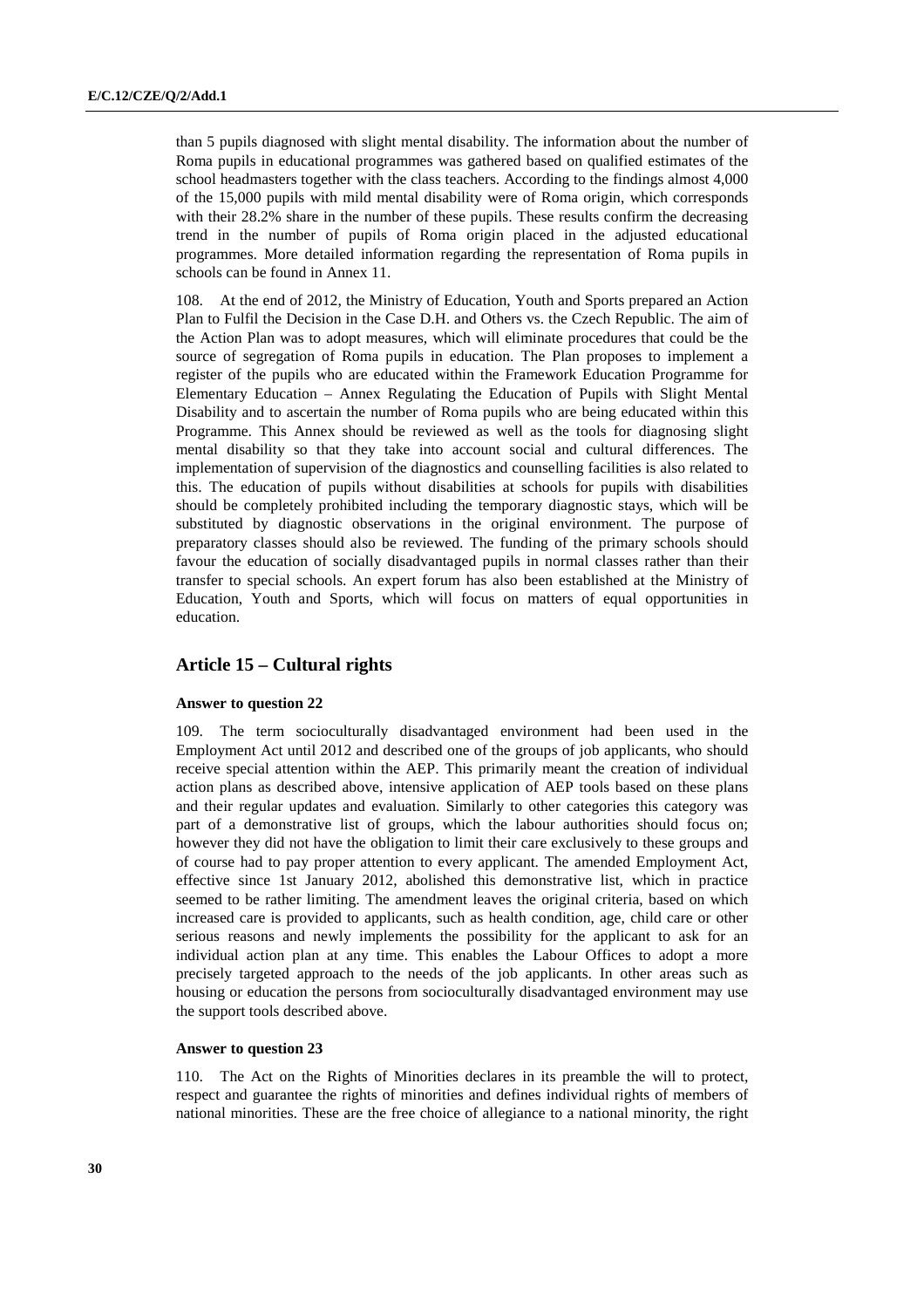to assembly of the members of the minority, right to use the name and surname in the language of the minority, the right to solve matters related to the national minority, the right to multi-language names and signs, the right to use the language of the minority in official matters, in court and in electoral matters, the right to education in the language of the minority, the right to development of the culture of the members of the national minorities and the right to disseminated and receive information in the language of the national minority. The state shall create conditions for preservation and development of the culture, traditions and languages of the members of national minorities, which traditionally and for a long period live in the Czech Republic. The state primarily supports programmes aimed at theatres, cinemas, galleries, libraries, documentary activities and other activities of the members of minorities. For this purpose the state provides funds from the state budget.

111. As for the specific rights, the member of a national minority has the right to receive education in his language in a municipality, where according to the last census at least 10% of the inhabitants claimed to be of his nationality. Another condition is also the sufficient interest of the minority members. If the stipulated numbers of pupils are not met, some subjects may be taught bilingually if the founder of the school gives his consent. The media laws stipulate that the public radio and TV broadcast have to develop the cultural identity of the people of the Czech Republic including the members of national or ethnic minorities. Periodical press is published and radio and TV broadcasts are in the language of some of the national minorities or spread information about national minorities. Museums and galleries have the obligation to organize programmes every year for the general public including specific groups of visitors, e.g. children and youth, people with disabilities, elderly persons and members of national minorities.

112. The right to participate in solving of issues related to national minorities is applied at the national level through the Government Council for National Minorities, which is an advisory body of the Czech government for matters related to national minorities. The Council comprises of representatives of the public authorities and national minorities, who make up more than half of the Council members. The Council monitors the fulfilment of the Czech Republic's international obligations related to the rights of national minorities and ensures the preparation of government measures to tend to their needs in the areas of education, culture and the media, the use of the mother tongue or the social and cultural life. The Council prepares summary reports for the government regarding the situation of national minorities in the Czech Republic, cooperates with bodies of local administration to ensure the practical application of the state's national minority policy and participates in the allocation of funds from the state budget to support the activity of members of national minorities.

113. Pursuant to the government regulation support is provided to the activities of members of national minorities related to culture, education and minority languages. These are artistic activities, cultural and educational activities, the study and analyses of the national culture and folk traditions, multi-ethnic cultural events, publishing activity, documentation of the national culture etc. These activities are primarily conducted by associations of national minority members, whose numbers are listed in Annex 12. Apart from this regular support there is a possibility of ad hoc projects with various aims, such as the state subsidy to establish minority schools, grants to build memorials of the minorities, financial participation in the construction of the House of National Minorities in Prague, etc.